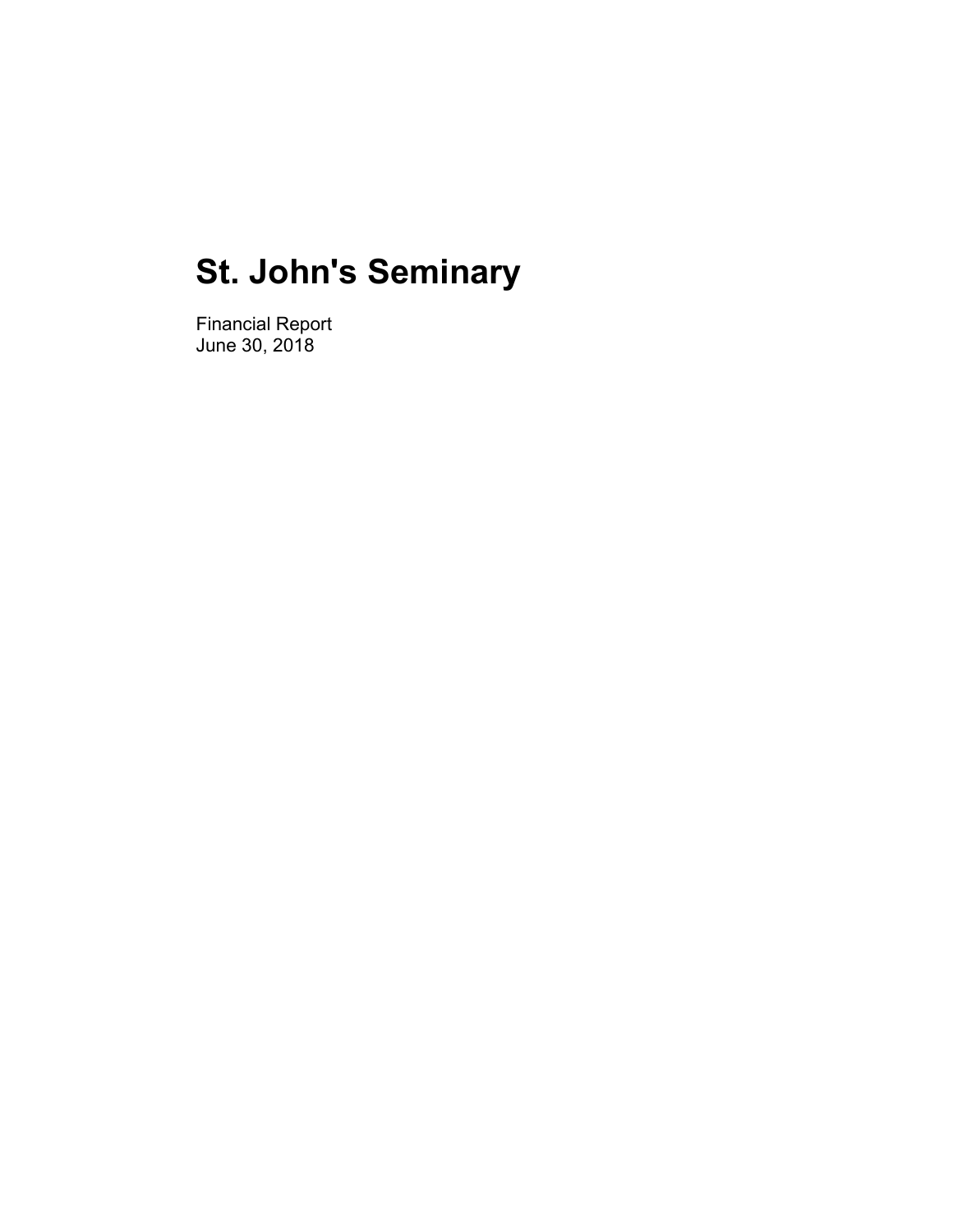# **Contents**

| Independent auditor's report     |         |
|----------------------------------|---------|
| <b>Financial statements</b>      |         |
| Statements of financial position | 2       |
| Statements of activities         | $3 - 4$ |
| Statements of cash flows         | 5       |
| Notes to financial statements    | $6-24$  |
|                                  |         |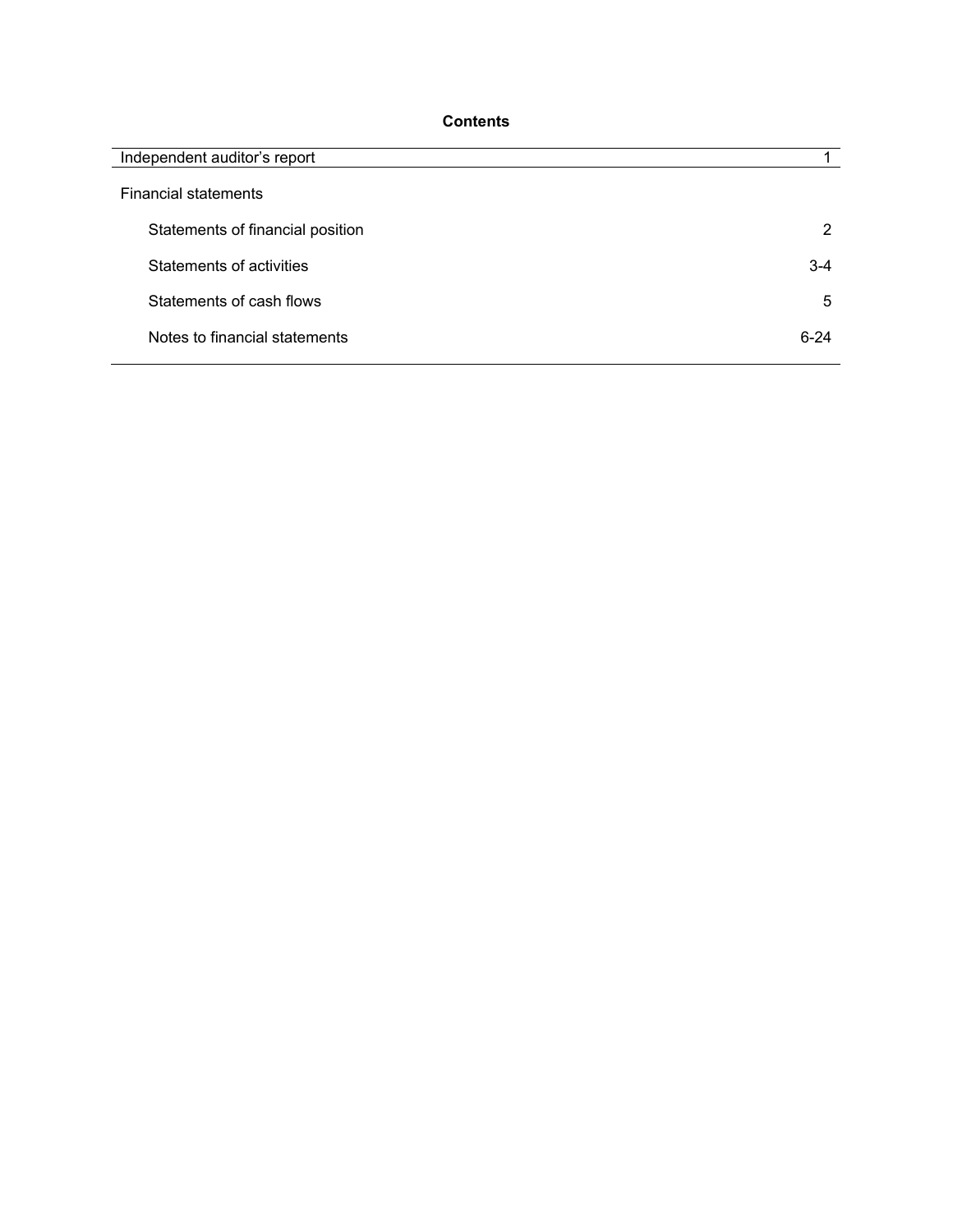

#### **Independent Auditor's Report**

**RSM US LLP** 

To the Trustees St. John's Seminary

#### **Report on the Financial Statements**

We have audited the accompanying financial statements of St. John's Seminary which comprise the statements of financial position as of June 30, 2018 and 2017, and the related statements of activities and cash flows for the years then ended and the related notes to the financial statements.

#### **Management's Responsibility for the Financial Statements**

Management is responsible for the preparation and fair presentation of these financial statements in accordance with accounting principles generally accepted in the United States of America; this includes the design, implementation, and maintenance of internal control relevant to the preparation and fair presentation of financial statements that are free from material misstatement, whether due to fraud or error.

#### **Auditor's Responsibility**

Our responsibility is to express an opinion on these financial statements based on our audits. We conducted our audits in accordance with auditing standards generally accepted in the United States of America. Those standards require that we plan and perform the audit to obtain reasonable assurance about whether the financial statements are free from material misstatement.

An audit involves performing procedures to obtain audit evidence about the amounts and disclosures in the financial statements. The procedures selected depend on the auditor's judgment, including the assessment of the risks of material misstatement of the financial statements, whether due to fraud or error. In making those risk assessments, the auditor considers internal control relevant to the entity's preparation and fair presentation of the financial statements in order to design audit procedures that are appropriate in the circumstances, but not for the purpose of expressing an opinion on the effectiveness of the entity's internal control. Accordingly, we express no such opinion. An audit also includes evaluating the appropriateness of accounting policies used and the reasonableness of significant accounting estimates made by management, as well as evaluating the overall presentation of the financial statements.

We believe that the audit evidence we have obtained is sufficient and appropriate to provide a basis for our audit opinion.

#### **Opinion**

In our opinion, the financial statements referred to above present fairly, in all material respects, the financial position of St. John's Seminary as of June 30, 2018 and 2017, and the changes in its net assets and its cash flows for the years then ended in accordance with accounting principles generally accepted in the United States of America.

RSM US LLP

Boston, Massachusetts December 21, 2018

THE POWER OF BEING UNDERSTOOD AUDIT | TAX | CONSULTING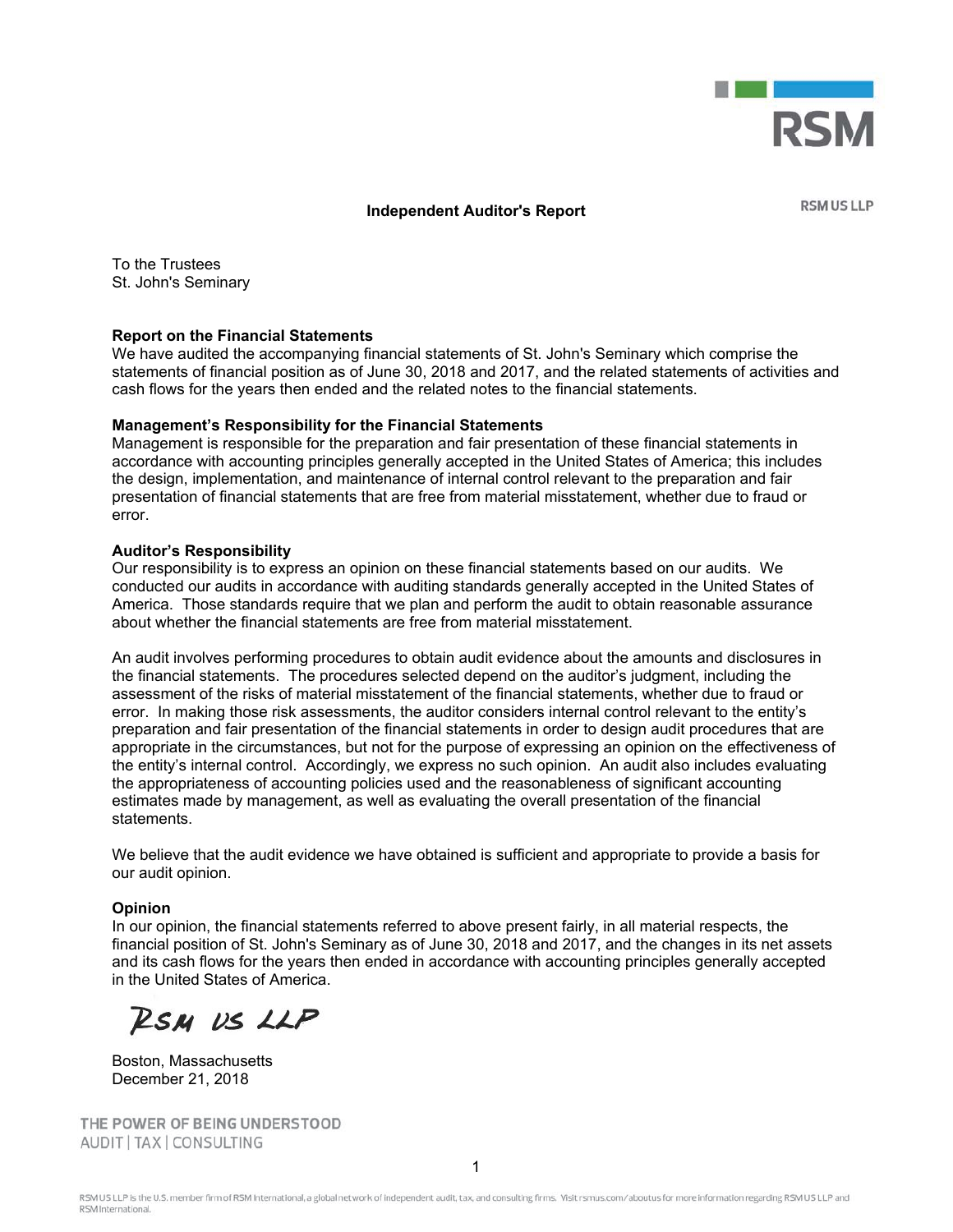# **Statements of Financial Position June 30, 2018 and 2017**

|                                                  |    | 2018        | 2017                      |
|--------------------------------------------------|----|-------------|---------------------------|
| <b>Assets</b>                                    |    |             |                           |
| Cash and cash equivalents                        | \$ | 1,611,962   | \$<br>636,451             |
| Tuition receivable, net of allowances            |    | 55,439      | 134,034                   |
| Pledges receivable, net of allowances            |    | 7,333       | 7,239                     |
| Interest and dividends receivable                |    | 403,296     | 419,007                   |
| Prepaid expenses and other assets                |    | 58,243      | 95,315                    |
| Land and building held for sale                  |    | 4,802,519   | 4,957,519                 |
| Note receivable, related organization            |    | 36,389,650  | 36,408,400                |
| Cash restricted to long-term investment          |    | 94,298      | 157,863                   |
| Investments, at fair value                       |    | 40,010,576  | 41,300,345                |
| Interest in the net assets of related foundation |    | 3,464,984   | 2,212,376                 |
| Beneficial interest in trusts                    |    | 557,077     | 532,460                   |
| Land, buildings and equipment, net               |    | 26,057,187  | 26,630,324                |
| <b>Total assets</b>                              | S  | 113,512,564 | \$<br>113,491,333         |
| <b>Liabilities and Net Assets</b>                |    |             |                           |
| Liabilities:                                     |    |             |                           |
| Notes payable and accrued interest               | \$ | 10,082,002  | \$<br>9,297,694           |
| Accounts payable and accrued expenses            |    | 1,836,334   | 1,225,393                 |
| Due to related organization                      |    | 670,382     | 458,021                   |
| Deferred revenue                                 |    | 78,874      | 101,860                   |
|                                                  |    | 12,667,592  | 11,082,968                |
| Net assets:                                      |    |             |                           |
| Unrestricted, including board designated         |    | 74,198,104  | 77,990,633                |
|                                                  |    | 11,593,212  |                           |
| Temporarily restricted                           |    | 15,053,656  | 10,637,092                |
| Permanently restricted                           |    | 100,844,972 | 13,780,640<br>102,408,365 |
|                                                  |    |             |                           |
| <b>Total liabilities and net assets</b>          |    | 113,512,564 | \$<br>113,491,333         |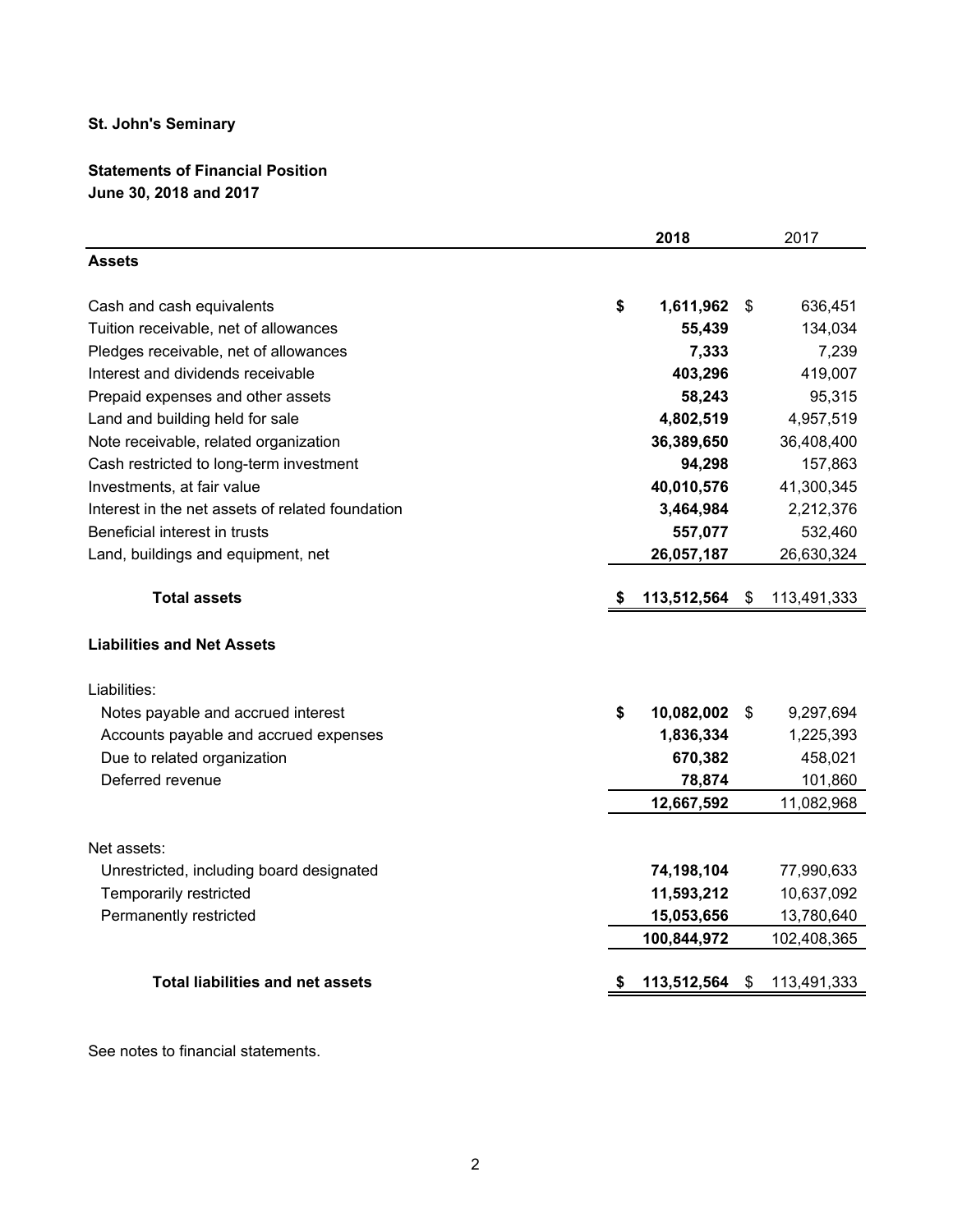# **Statement of Activities**

**Year Ended June 30, 2018**

**(With Summarized Comparative Totals for the Year Ended June 30, 2017)**

|                                                  |    |                     | <b>Temporarily</b> |                   | Permanently                                                          | Total              |  | Total       |
|--------------------------------------------------|----|---------------------|--------------------|-------------------|----------------------------------------------------------------------|--------------------|--|-------------|
|                                                  |    | <b>Unrestricted</b> |                    | <b>Restricted</b> | <b>Restricted</b>                                                    | 2018               |  | 2017        |
| Revenues, gains and support:                     |    |                     |                    |                   |                                                                      |                    |  |             |
| Tuition, fees, room and board                    | \$ | 4,106,521 \$        |                    |                   | \$                                                                   | \$<br>4,106,521 \$ |  | 4,265,864   |
| Less financial aid                               |    | (1,894,504)         |                    |                   |                                                                      | (1,894,504)        |  | (1,753,913) |
| Net tuition, fees, room and board                |    | 2,212,017           |                    |                   |                                                                      | 2,212,017          |  | 2,511,951   |
| Parish collections - Pentecost                   |    | 255,331             |                    |                   |                                                                      | 255,331            |  | 362,022     |
| Contributions, grants and bequests               |    | 231,532             |                    | 124,315           |                                                                      | 355,847            |  | 424,314     |
| Matching gifts                                   |    | 39,701              |                    | 1,000             |                                                                      | 40,701             |  | 38,071      |
| Other revenues                                   |    | 151,716             |                    |                   |                                                                      | 151,716            |  | 156,302     |
| Change in interest in net assets of related      |    |                     |                    |                   |                                                                      |                    |  |             |
| foundation                                       |    | (4, 725)            |                    | 218,010           | 1,129,781                                                            | 1,343,066          |  | 257,819     |
| Investment income                                |    | 783,037             |                    | 885,561           | 1,429                                                                | 1,670,027          |  | 1,634,246   |
| Net assets released through satisfaction         |    |                     |                    |                   |                                                                      |                    |  |             |
| of restrictions                                  |    | 998,749             |                    | (998, 749)        |                                                                      |                    |  |             |
| Total revenues, gains and support                |    | 4,667,358           |                    | 230,137           | 1,131,210                                                            | 6,028,705          |  | 5,384,725   |
| Expenses:                                        |    |                     |                    |                   |                                                                      |                    |  |             |
| School of Theology                               |    | 6,483,483           |                    |                   |                                                                      | 6,483,483          |  | 5,735,124   |
| School of Masters in Ministry                    |    | 876,934             |                    |                   |                                                                      | 876,934            |  | 844,711     |
| <b>Redemptoris Mater</b>                         |    | 234,443             |                    |                   |                                                                      | 234,443            |  | 220,898     |
| Management and general                           |    | 838,185             |                    |                   |                                                                      | 838,185            |  | 902,168     |
| Fundraising                                      |    | 303,035             |                    |                   |                                                                      | 303,035            |  | 301,020     |
| <b>Total expenses</b>                            |    | 8,736,080           |                    | $\blacksquare$    |                                                                      | 8,736,080          |  | 8,003,921   |
| <b>Operating (loss) income</b>                   |    | (4,068,722)         |                    | 230,137           | 1,131,210                                                            | (2,707,375)        |  | (2,619,196) |
| Nonoperating items:                              |    |                     |                    |                   |                                                                      |                    |  |             |
| Contributions and bequests                       |    |                     |                    | 71,750            | 117,189                                                              | 188,939            |  | 409,941     |
| Loss on sale of building                         |    | (2, 553)            |                    |                   |                                                                      | (2, 553)           |  |             |
| Other income / (loss)                            |    | (2,520)             |                    |                   |                                                                      | (2,520)            |  | 13,550      |
| Net realized and unrealized gains on investments |    | 756,685             |                    | 794,314           |                                                                      | 1,550,999          |  | 3,615,420   |
| Change in value of beneficial interest in trusts |    |                     |                    |                   | 24,617                                                               | 24,617             |  | 38,777      |
| Releases from restriction for building           |    |                     |                    |                   |                                                                      |                    |  |             |
| and equipment                                    |    | 140,081             |                    | (140, 081)        |                                                                      |                    |  |             |
| Re-location settlement with lessee               |    | (615, 500)          |                    |                   |                                                                      | (615, 500)         |  |             |
| Nonoperating income                              |    | 276,193             |                    | 725,983           | 141,806                                                              | 1,143,982          |  | 4,077,688   |
| Change in net assets                             |    | (3,792,529)         |                    | 956,120           | 1,273,016                                                            | (1, 563, 393)      |  | 1,458,492   |
| Net assets at beginning of year                  |    | 77,990,633          |                    | 10,637,092        | 13,780,640                                                           | 102,408,365        |  | 100,949,873 |
| Net assets at end of year                        | S  |                     |                    |                   | 74,198,104 \$ 11,593,212 \$ 15,053,656 \$ 100,844,972 \$ 102,408,365 |                    |  |             |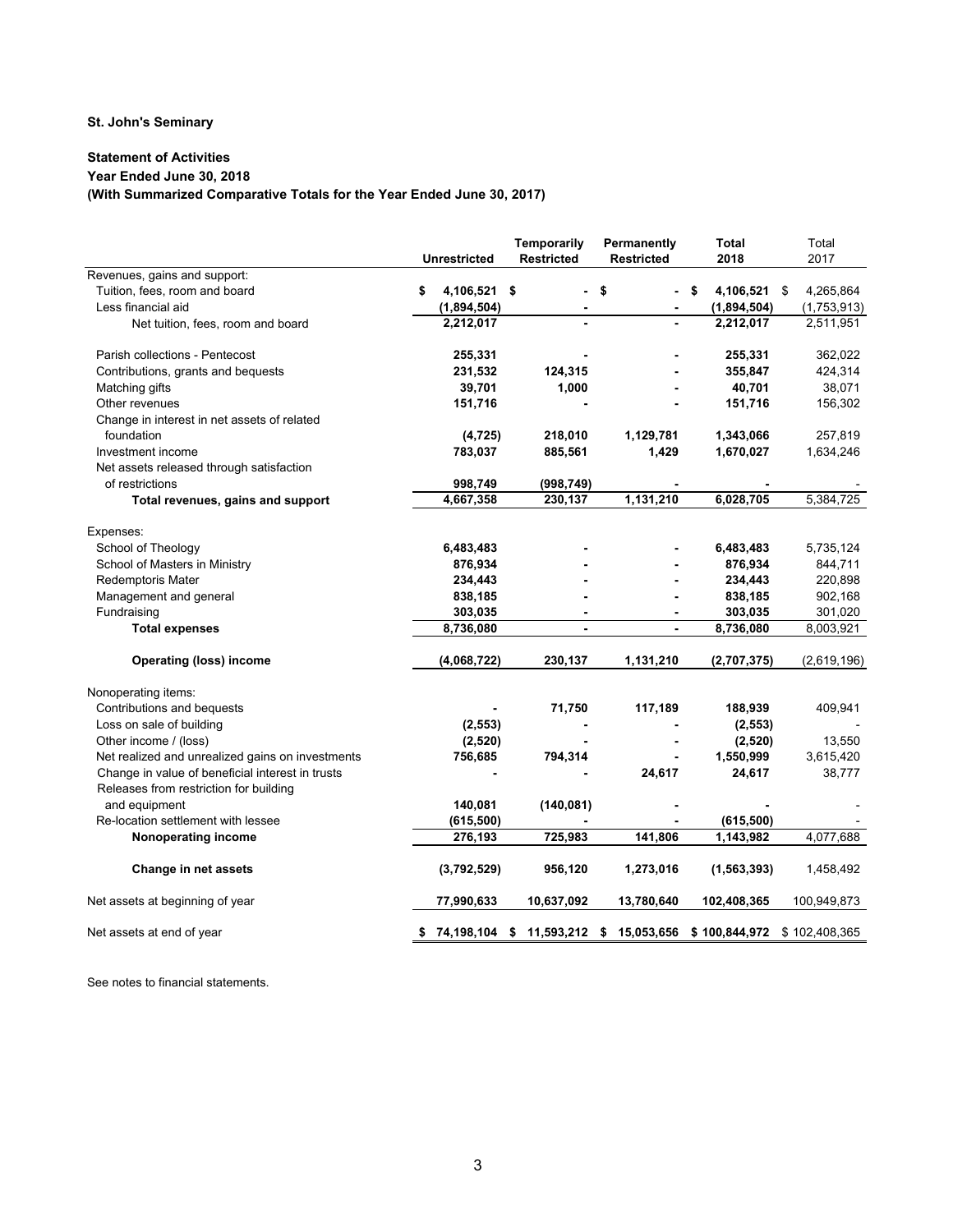# **Statement of Activities**

**Year Ended June 30, 2017**

|                                                  |                    | Temporarily          | Permanently | Total             |
|--------------------------------------------------|--------------------|----------------------|-------------|-------------------|
|                                                  | Unrestricted       | Restricted           | Restricted  | 2017              |
| Revenues, gains and support:                     |                    |                      |             |                   |
| Tuition, fees, room and board                    | \$<br>4,265,864 \$ |                      | \$          | \$<br>4,265,864   |
| Less financial aid                               | (1,753,913)        |                      |             | (1,753,913)       |
| Net tuition, fees, room and board                | 2,511,951          |                      |             | 2,511,951         |
| Parish collections - Pentecost                   | 362,022            |                      |             | 362,022           |
| Contributions, grants and bequests               | 282,907            | 141,407              |             | 424,314           |
| Matching gifts                                   | 37,071             | 1,000                |             | 38,071            |
| Other revenues                                   | 156,302            |                      |             | 156,302           |
| Change in interest in net assets of related      |                    |                      |             |                   |
| foundation                                       |                    | 258,221              | (402)       | 257,819           |
| Investment income                                | 834,555            | 798,262              | 1,429       | 1,634,246         |
| Net assets released through satisfaction         |                    |                      |             |                   |
| of restrictions                                  | 938,308            | (938, 308)           |             |                   |
| Total revenues, gains and support                | 5,123,116          | 260,582              | 1,027       | 5,384,725         |
| Expenses:                                        |                    |                      |             |                   |
| School of Theology                               | 5,735,124          |                      |             | 5,735,124         |
| School of Masters in Ministry                    | 844,711            |                      |             | 844,711           |
| Redemptoris Mater                                | 220,898            |                      |             | 220,898           |
| Management and general                           | 902,168            |                      |             | 902,168           |
| Fundraising                                      | 301,020            |                      |             | 301,020           |
| <b>Total expenses</b>                            | 8,003,921          | $\blacksquare$       | L,          | 8,003,921         |
| <b>Operating (loss) income</b>                   | (2,880,805)        | 260,582              | 1,027       | (2,619,196)       |
| Nonoperating items:                              |                    |                      |             |                   |
| Contributions and bequests                       |                    | 19,550               | 390,391     | 409,941           |
| Other income                                     | 13,550             |                      |             | 13,550            |
| Net realized and unrealized gains on investments | 1,838,379          | 1,777,041            |             | 3,615,420         |
| Change in value of beneficial interest in trusts |                    |                      | 38,777      | 38,777            |
| Releases from restriction for building           |                    |                      |             |                   |
| and equipment                                    | 82,220             | (82, 220)            |             |                   |
| Nonoperating income                              | 1,934,149          | 1,714,371            | 429,168     | 4,077,688         |
| Change in net assets                             | (946, 656)         | 1,974,953            | 430,195     | 1,458,492         |
| Net assets at beginning of year                  | 78,937,289         | 8,662,139            | 13,350,445  | 100,949,873       |
| Net assets at end of year                        | \$<br>77,990,633   | 10,637,092 \$<br>-\$ | 13,780,640  | 102,408,365<br>\$ |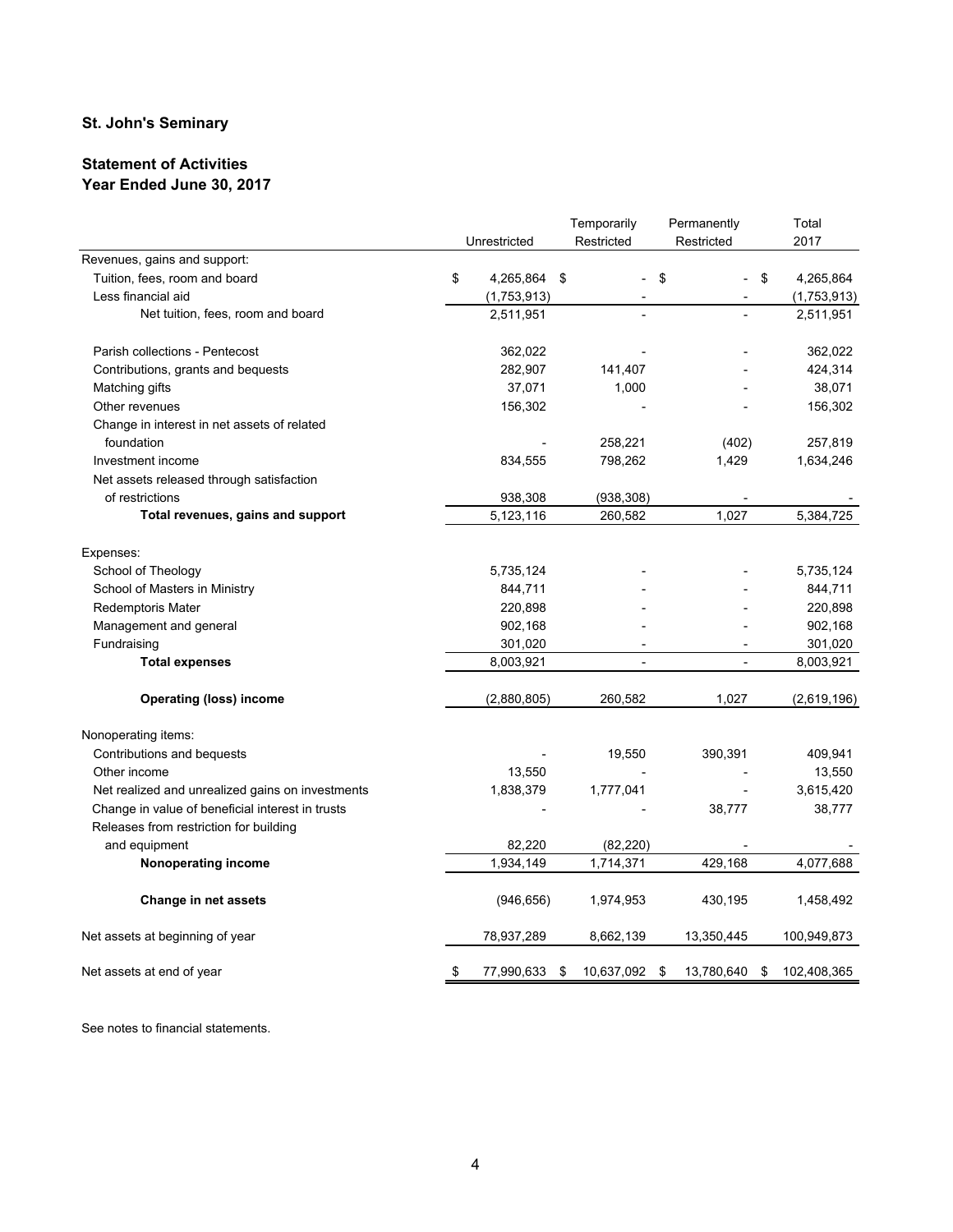# **Statements of Cash Flows Years Ended June 30, 2018 and 2017**

|                                                                          | 2018                   | 2017          |
|--------------------------------------------------------------------------|------------------------|---------------|
| Cash flows from operating activities:                                    |                        |               |
| Change in net assets                                                     | \$<br>$(1,563,393)$ \$ | 1,458,492     |
| Adjustments to reconcile change in net assets to net cash                |                        |               |
| and cash equivalents used in operating activities:                       |                        |               |
| Net realized and unrealized gains on investments                         | (1,550,999)            | (3,615,420)   |
| Loss on sale of building                                                 | 2,553                  |               |
| In-kind rent in satisfaction of notes receivable, related organization   | 18,750                 |               |
| Change in value of beneficial interest in trusts                         | (24, 617)              | (38, 777)     |
| Depreciation                                                             | 779,054                | 745,260       |
| Change in interest in net assets of related foundation                   | (1,343,066)            | (257, 819)    |
| Contributions restricted for long-term investment                        | (188, 939)             | (409, 941)    |
| Contributed building                                                     |                        | (155,000)     |
| Changes in operating assets and liabilities:                             |                        |               |
| (Increase) decrease in:                                                  |                        |               |
| Interest and dividends receivable                                        | 15,711                 | (8,895)       |
| Prepaid expenses and other assets                                        | 37,072                 | (28, 976)     |
| Tuition receivable, net of allowances                                    | 78,595                 | (42, 677)     |
| Pledges receivable                                                       | (94)                   | (818)         |
| Increase (decrease) in:                                                  |                        |               |
| Due to related organization                                              | 212,361                | 51,438        |
| Deferred revenue                                                         | (22, 986)              | 16,229        |
| Accounts payable and accrued expenses                                    | 957,015                | (646, 016)    |
| <b>Accrued interest</b>                                                  | 399,003                | 178,049       |
| Net cash and cash equivalents used in operating activities               | (2, 193, 980)          | (2,754,871)   |
| Cash flows from investing activities:                                    |                        |               |
| Purchase of land, buildings and equipment                                | (551, 991)             | (7,580,234)   |
| Proceeds from sale of land, buildings and equipment                      | 152,447                |               |
| Purchase of assets restricted to long term investment                    | (30, 691)              | (80, 929)     |
| Proceeds from sale of assets restricted to long term investment          | 94,256                 | 82,238        |
| Purchase of investments                                                  | (299, 343)             | (500, 782)    |
| Proceeds from sale/redemptions of investments                            | 3,140,111              | 4,206,748     |
| Transfer of assets from related foundation                               | 90,458                 | 82,630        |
| Net cash and cash equivalents provided by (used in) investing activities | 2,595,247              | (3,790,329)   |
|                                                                          |                        |               |
| Cash flows from financing activities:                                    |                        |               |
| Proceeds from notes payable                                              | 385,305                | 7,530,767     |
| Repayments on notes payable                                              |                        | (1, 172, 333) |
| Proceeds from restricted contributions                                   | 188,939                | 409,941       |
| Net cash and cash equivalents provided by financing activities           | 574,244                | 6,768,375     |
| Net increase in cash and cash equivalents                                | 975,511                | 223.175       |
| Cash and cash equivalents at beginning of year                           | 636,451                | 413,276       |
| Cash and cash equivalents at end of year                                 | 1,611,962<br>\$        | 636,451       |
|                                                                          |                        |               |
| Supplemental disclosures of noncash operating and investing activities:  |                        |               |
| Contributed buildings                                                    | \$<br>٠                | 155,000       |
| Property, plant and equipment included in accounts payable               | \$<br>۰                | 346,074       |
| In-kind rent in satisfaction of notes receivable, related organization   | \$<br>18,750<br>\$     |               |
|                                                                          |                        |               |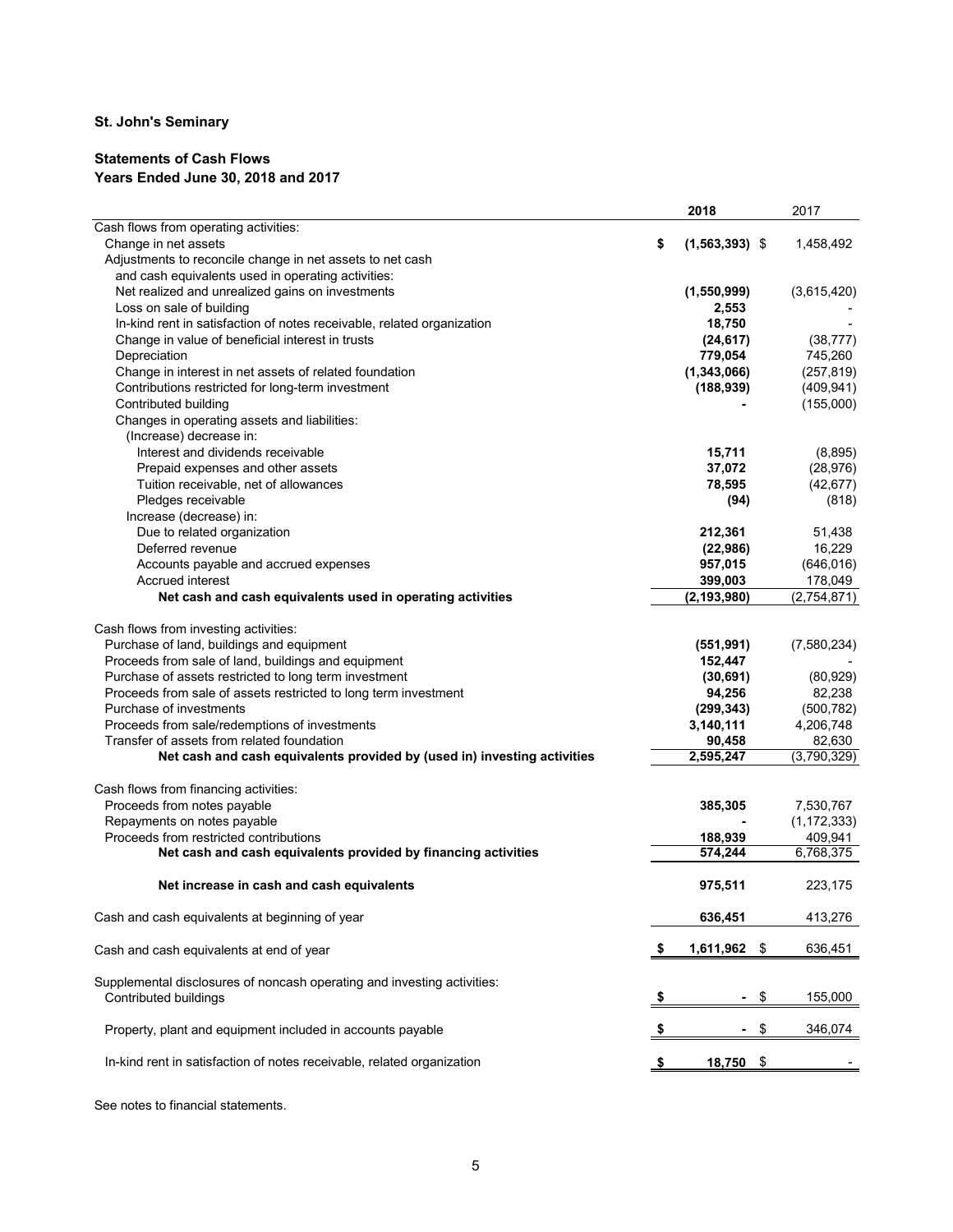#### **Notes to Financial Statements**

## **Note 1. Principal Activity**

St. John's Seminary (the "Seminary") was incorporated in Massachusetts as a nonprofit religious organization in 1883. The Seminary is a Roman Catholic Archdiocese of Boston professional and graduate theological school dedicated primarily to the intellectual, cultural and spiritual preparation of seminarians for the priesthood. The Seminary's primary sources of funding are investment income, tuition and donations.

The Archbishop of Boston, by virtue of his office, serves as chairman of the Seminary and numerous other separately incorporated Catholic organizations that operate within the Archdiocese of Boston. While these organizations are considered to be related organizations of the Seminary, their financial activities are not presented as part of the accompanying financial statements, except to the extent of related party transactions.

# **Note 2. Summary of Significant Accounting Policies**

**Financial statement presentation:** The financial statements of the Seminary have been prepared on the accrual basis of accounting.

The Seminary reports three classes of net assets and the changes in those net assets in the statement of financial position and statement of activities, respectively. The three classes of net assets - unrestricted, temporarily restricted and permanently restricted - are based on the existence or absence of donorimposed restrictions, either explicit or implicit. The three classifications are defined as follows:

*Unrestricted net assets:* Assets and contributions that are not restricted by the donor or for which restrictions have expired. Unrestricted net assets include balances which have been designated by the Board of Trustees (the "Board").

*Temporarily restricted net assets***:** Net assets subject to donor-imposed or legal stipulations that will be satisfied by actions of the Seminary and/or the passage of time. These net assets include contributions donated for a particular purpose; amounts subject to time restrictions, such as funds pledged for future payment; and income and appreciation that carry donor-imposed restrictions or are subject to legal restrictions. Income and appreciation earned on donor restricted endowments that are otherwise unrestricted must be reported as temporarily restricted net assets until appropriated for expenditure by the Board, in accordance with Massachusetts law.

*Permanently restricted net assets:* Net assets subject to donor-imposed stipulations that the Seminary maintain them permanently. Generally, the donors of these assets permit the Seminary to use, all or in part, the income earned on related investments for general or specific purposes.

The Seminary reports gifts of cash and other assets as restricted support if they are donor-restricted as to purpose or time. When a donor restriction expires, that is when a stipulated time restriction ends or purpose restriction is accomplished, temporarily restricted net assets are reclassified to unrestricted net assets and reported in the statement of activities as net assets released through satisfaction of restrictions.

The Seminary reports gifts of land, buildings and equipment at fair value and as unrestricted support unless explicit donor stipulations specify how the donated assets must be used. Gifts of long-lived assets with explicit restrictions that specify how the assets are to be used are reported as restricted support. Absent explicit donor stipulations about how long those long-lived assets must be maintained, the Seminary reports expirations of donor restrictions in the period the expenditure is made.

**Cash and cash equivalents:** The Seminary considers investments with original maturities of three months or less at the time of purchase to be cash equivalents.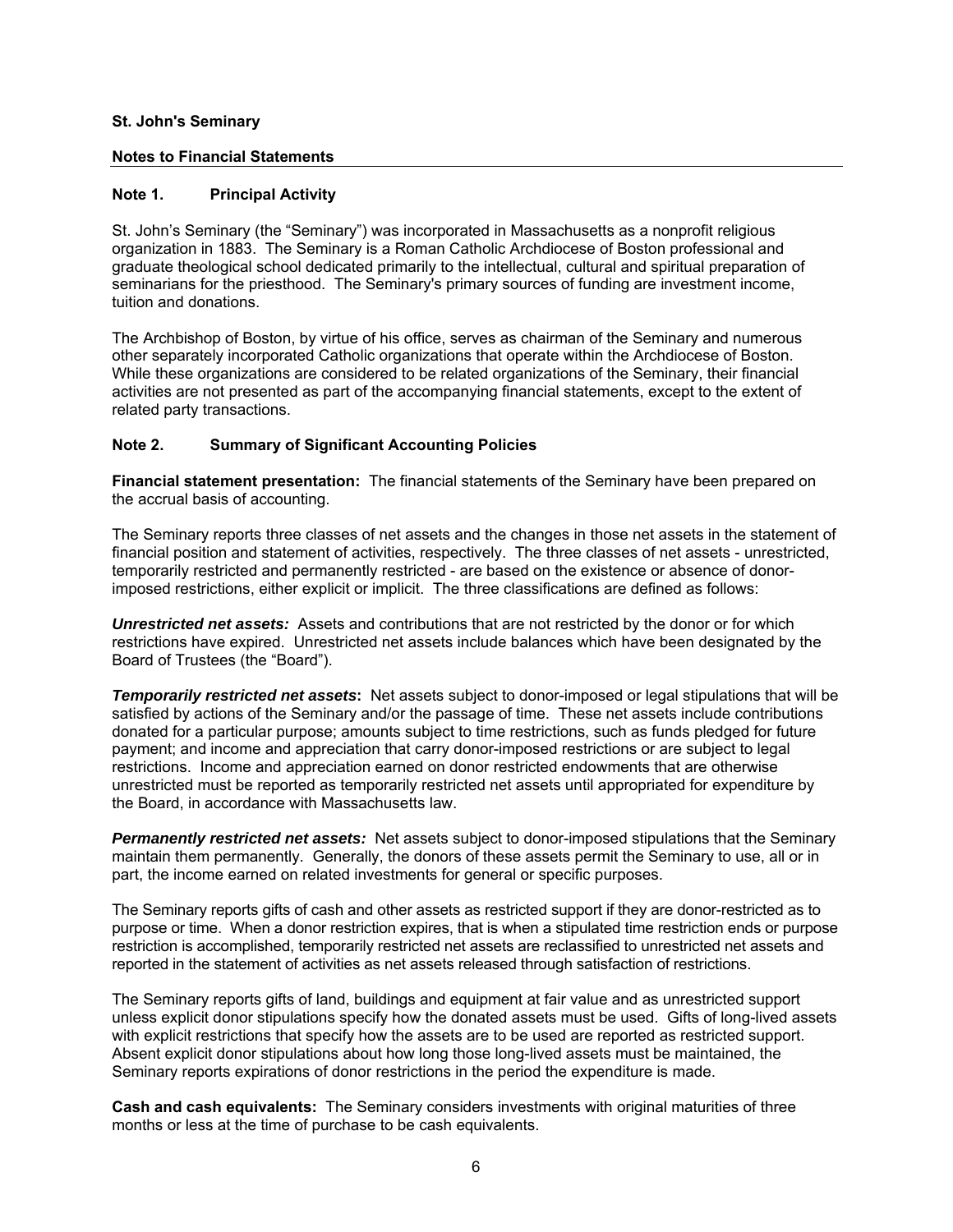#### **Notes to Financial Statements**

## **Note 2. Summary of Significant Accounting Policies (Continued)**

**Tuition receivable:** Tuition receivable is stated at the amount outstanding less an allowance for doubtful accounts. The allowance is established through a charge to bad debt expense in the statement of activities for balances that have been deemed uncollectible. On a periodic basis, management evaluates its receivables and establishes or adjusts its allowances to amounts that it believes will be adequate to absorb possible losses on accounts that may become uncollectible based on evaluations of the collectability of individual accounts, the Seminary's history of prior loss experience, and on the current economic conditions. Accounts are charged against the allowances when management believes that the collectability of the specific account is unlikely. As of June 30, 2018 and 2017, the allowance for doubtful accounts related to tuition receivables is \$6,210 and \$5,605, respectively.

**Contributions and pledges receivable:** Contributions, including unconditional promises to give, are initially recognized at fair value as either restricted or unrestricted support in the period received. Conditional promises to give and indications of intentions to give are not recognized until the conditions they depend on are substantially met. Contributions to be received after one year are discounted at a rate commensurate with the risk involved. Amortization of the discount is recorded as contribution revenue. Allowance is made for uncollectible contributions based upon past experience and other relevant factors. As of June 30, 2018 and 2017, the allowance for doubtful accounts related to pledge receivables is \$815 and \$804, respectively, and all pledges are expected to be collected during fiscal year 2019.

**Note receivable related organization:** Note receivable is stated at the amount of unpaid principal less an allowance for credit losses. The allowance for credit losses is increased through a provision for credit losses charged to income, and decreased by charge-offs, net of recoveries, when management determines that collectability of amounts due is unlikely. The allowance is based on management's estimate of the amount necessary to absorb losses on existing loans. Management's estimate is based on a review of specific loans, the Seminary's past loan loss experience, known and inherent risks in the entire loan portfolio, overall portfolio quality, estimated fair value of any underlying collateral, and current economic conditions that may affect the borrower's ability to repay.

Loans are separately evaluated for collectability. When management determines that it is probable that principal and interest on those loans will not be collected according to their contractual terms, the impairment of those loans is recognized in the allowance account based on the present value of expected future cash flows discounted at the loans' effective rate. As of June 30, 2018 and 2017, the Seminary has determined that no allowance is necessary.

**Revenue recognition:** Revenues are reported as increases in unrestricted net assets unless the use of related assets is limited by donor imposed restrictions. Expenses are reported as decreases in net assets.

Tuition revenue is recorded net of financial aid discounts. The Seminary defers recognition of the registration and tuition revenue to the period in which the related educational instruction is performed and related expenses are incurred. Accordingly, registration and tuition fees received for the next academic year are deferred until the first day of the new fiscal year and recorded ratably over the semester.

**Beneficial interest in trusts:** The Seminary is the beneficiary of a number of charitable trusts (split interest agreements), which are included in beneficial interest in trusts on the statement of financial position. The Seminary initially recognizes a contribution as well as an interest in the underlying investment which is calculated based on the specified amount or percentage of the fair value of the trusts' assets which represent the Seminary's ownership percentage.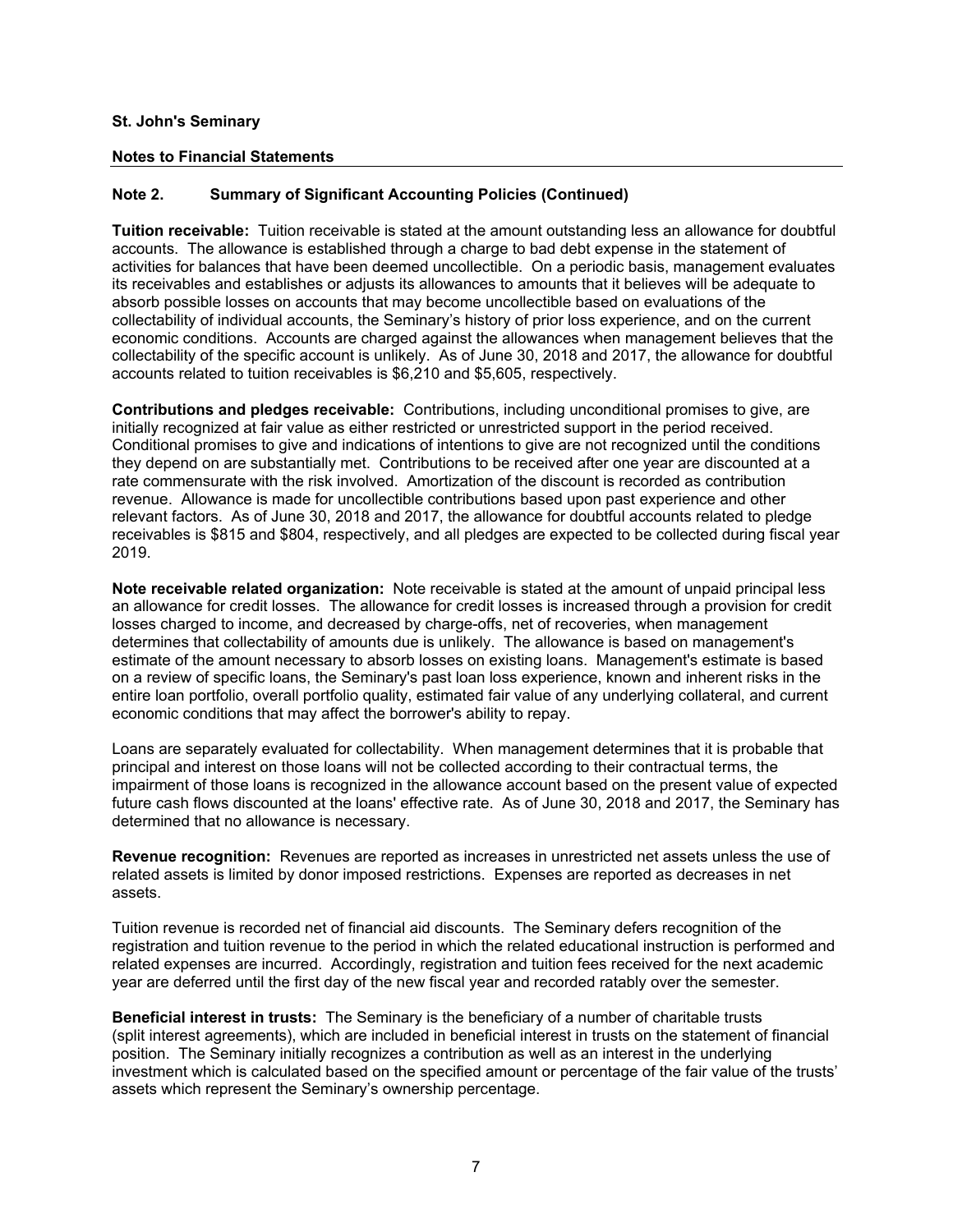#### **Notes to Financial Statements**

# **Note 2. Summary of Significant Accounting Policies (Continued)**

For agreements and trust assets maintained by an outside trustee, the Seminary includes in the beneficial interest in charitable trusts the value of the estimated future benefits to be received when the assets are distributed. Adjustments to reflect the changes in the fair value of the investments, revaluation of the present value of the estimated future payments to the donors and or donors' stated beneficiaries, and changes in actuarial assumptions during the term of the trust are made to the beneficial interest in charitable trusts account and are recognized as change in value of beneficial interest in trusts in their respective net asset classes on the statement of activities.

**Investments:** The Seminary's investments are carried at fair value. Changes in fair value are reflected in the statements of activities as net realized and unrealized gains (losses) on investments.

**Land, buildings and equipment:** Land and improvements, buildings and improvements and furniture and equipment are carried at cost or, if donated, at fair value at the time of donation. Depreciation is recorded on a straight-line basis over the estimated useful lives of the assets, which range from five years for furniture and equipment to forty years for buildings. Leasehold improvements are depreciated over the term of the lease. Expenditures for maintenance and repairs are charged to expense, whereas major betterments are capitalized.

**Land and building held for sale:** During fiscal year 2016, the Seminary began actively marketing the St. Gabriel's property that it owns. The property is located in Brighton, Massachusetts, and had been canonically transferred to the Seminary by the Roman Catholic Archbishop of Boston, A Corporation Sole (Corporation Sole) in January 2014. This property is being marketed for sale and is included in the statement of financial position as land and building held for sale.

In addition, during the year ending June 30, 2017, the Seminary received a contribution of a condominium unit, which was recorded at fair value on date of gift and included in land and building held for sale. The unit was sold during the year ending June 30, 2018.

**Impairment of long-lived assets:** Long-lived assets, which consist primarily of property and equipment, are reviewed for impairment whenever events or changes in circumstances indicate that the carrying amount of the asset may not be recoverable. When such events occur, the Seminary compares the carrying amounts of the assets to the undiscounted expected future cash flows over the remaining life of the asset. If this comparison indicates that there may be impairment, the amount of impairment is calculated as the difference between the carrying value and fair value. During the fiscal years ended June 30, 2018 and 2017, the Seminary did not identify any impairment indicators.

**Contributed services:** The Seminary recognizes contributions of services received as support at fair value in the statement of activities with an equal amount recognized as expense if the services provided require special skills and would need to be purchased by the Seminary if not contributed.

**Accounting for assets held by others:** The Seminary follows the provisions of Accounting Standards Codification (ASC) Topic 958-605, *Transfer of Assets to a Not-for-Profit Organization or Charitable Trust that Raises or Holds Contributions for Others*. This topical statement requires the Seminary to recognize as an asset its interest in the net assets of other related organizations that hold funds that have been donated for the benefit of the Seminary. Additionally, the statement requires the Seminary to adjust the interest for its share of the change in the related organization's net assets via a charge or credit to its statement of activities. Transfers of funds from the related organization are reported as reductions to the Seminary's recorded interest (see Notes 6 and 7).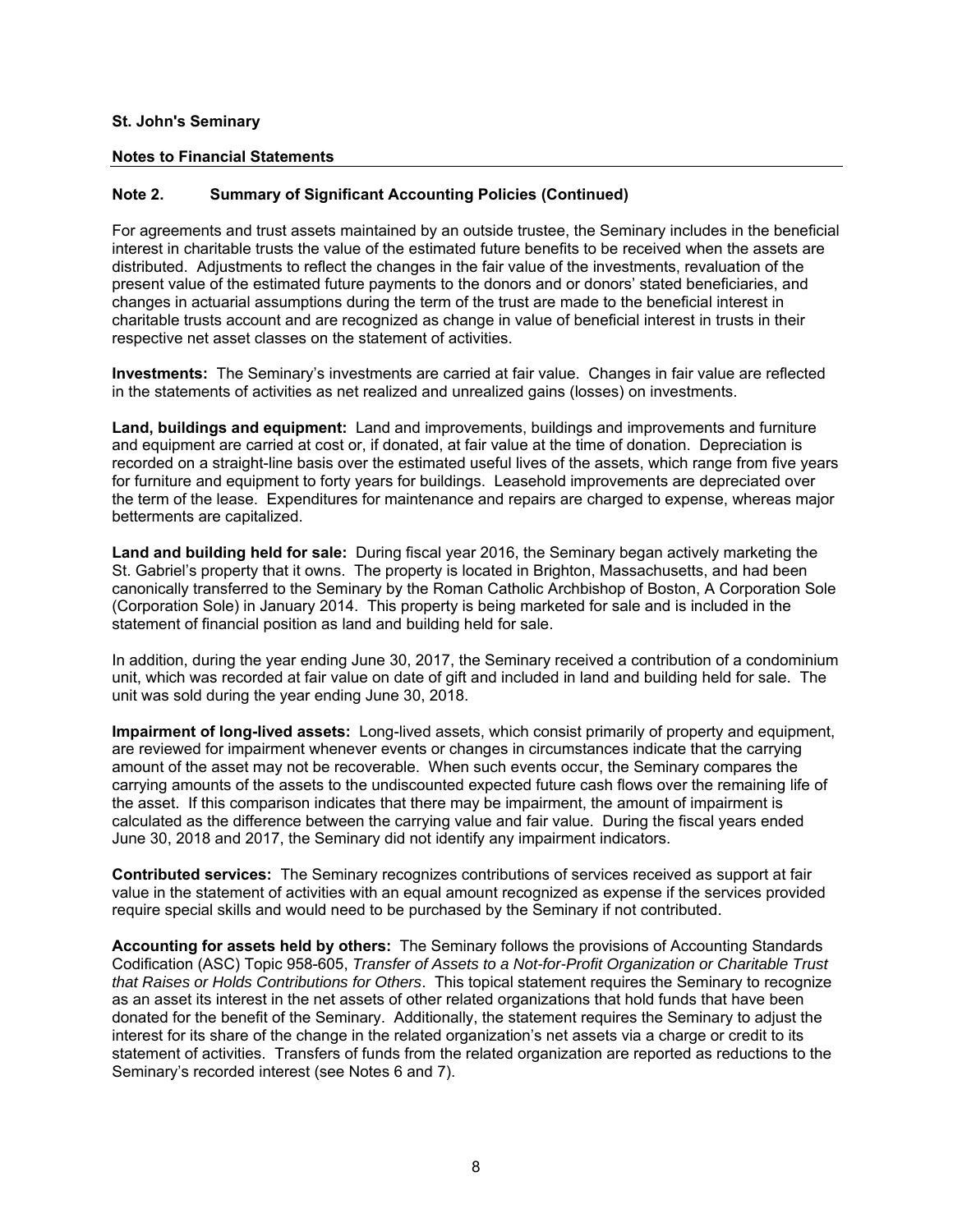#### **Notes to Financial Statements**

#### **Note 2. Summary of Significant Accounting Policies (Continued)**

**Concentration of credit risk:** The Seminary's financial instruments that are subject to concentrations of credit risk consist primarily of cash, cash equivalents, investments and contributions receivable.

The Seminary maintains its cash deposits in two major financial institutions, which are insured by the Federal Deposit Insurance Corporation (FDIC) up to \$250,000. At times, funds deposited in banks are in excess of FDIC insured limits. Included in cash equivalents are uninsured money market mutual accounts totaling approximately \$859,000 and \$464,000 at June 30, 2018 and 2017, respectively. The Seminary has not experienced any losses in such accounts and believes it is not exposed to any significant credit risk on cash and cash equivalents. Management monitors on a regular basis, the financial institutions, along with its balances, to keep this potential risk to a minimum.

Investments in general, are exposed to various risks, such as interest rate, credit, and overall market volatility. As such it is reasonably possible that the changes in the values of investments will occur in the near term and that such changes could materially affect the amounts reported in the statements of financial position.

**Income tax status:** The Seminary is included in the United States Catholic Conference Group Ruling and in the Official Catholic Directory and is therefore exempt from income taxes under Section 501(c)(3) of the Internal Revenue Code (IRC), except for net revenue from unrelated business activities. Accordingly, no provision for income taxes is included in these financial statements.

The Seminary recognizes a tax benefit from an uncertain tax position only if it is more likely than not that the tax position will be sustained upon examination by taxing authorities. Management evaluated the Seminary's tax positions and concluded that the Seminary had no material uncertainties in income taxes as of June 30, 2018 or 2017.

The Seminary does not file income tax returns with the Internal Revenue Service or Commonwealth of Massachusetts based on its affiliation with the Archdiocese of Boston and an exemption available to religious organizations.

**Advertising costs:** The Seminary expenses advertising costs as incurred. During the years ended June 30, 2018 and 2017, the Seminary had \$32,431 and \$25,045 of advertising expenses.

**Functional allocation of expenses:** The costs of providing the various programs and activities have been summarized on a functional basis in the statements of activities. Accordingly, certain costs have been allocated among the programs and supporting services benefited.

**Operating activities:** The statements of activities include all of the Seminary's revenues and expenses as part of operating activities, including investment income appropriated under the endowment spending policy recorded in net assets released through satisfaction of restrictions. Items not included represent net realized and unrealized gains (losses) on investments, contributions and bequests restricted for long term purposes, other income not directly attributable to the Seminary's mission, releases from restriction for building and equipment, changes in value of beneficial interest in trusts and re-location settlement with lessee.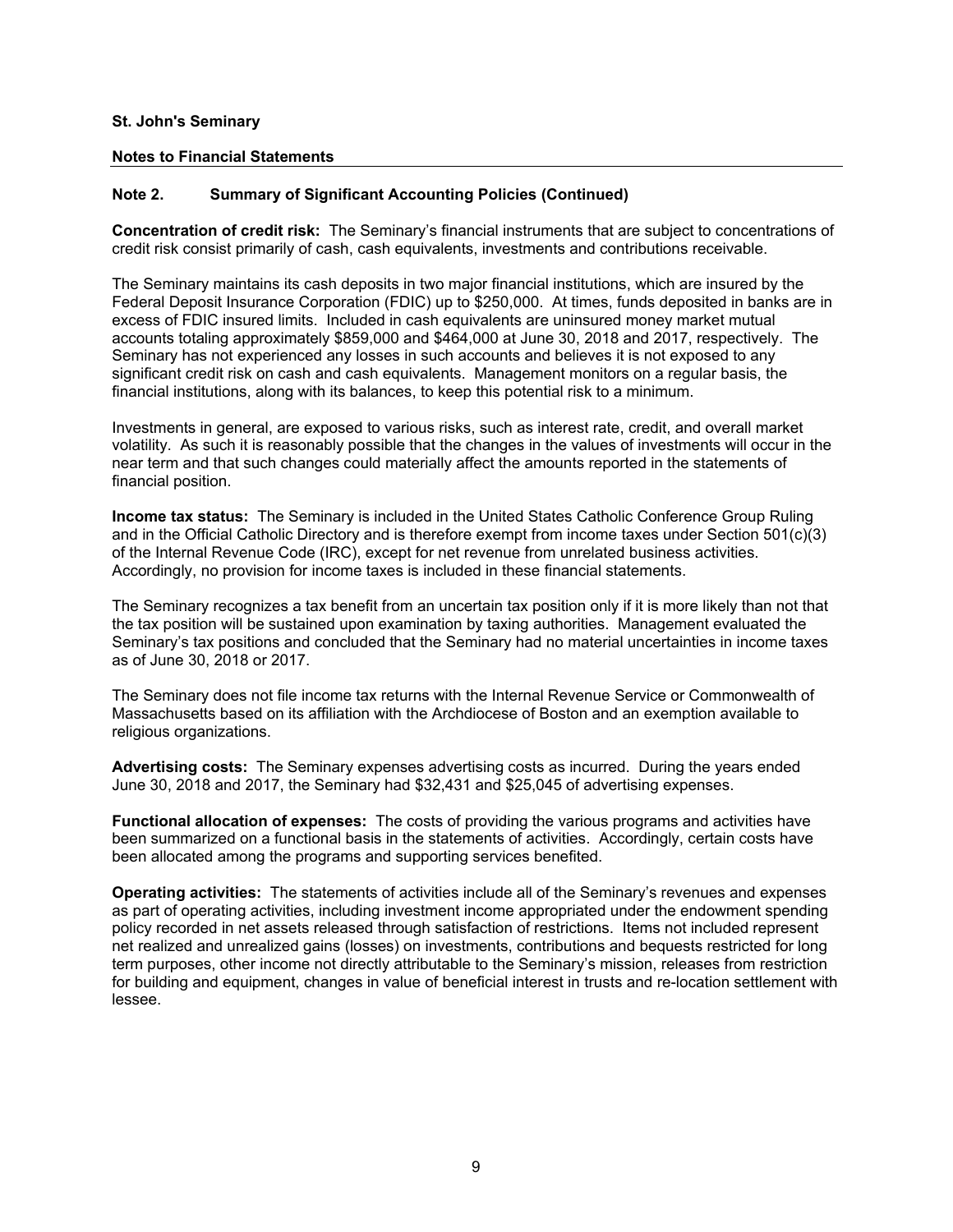#### **Notes to Financial Statements**

# **Note 2. Summary of Significant Accounting Policies (Continued)**

**Accounting estimates:** The preparation of financial statements in conformity with accounting principles generally accepted in the United States of America (GAAP) requires management to make estimates and assumptions that affect the reported amounts of assets and liabilities and disclosures of contingent assets and liabilities at the date of the financial statements, and the reported amounts of revenues and expenses during the reporting period. Actual results could differ from these estimates.

**Liquidity:** In order to provide information about liquidity, assets are sequenced according to their nearness of conversion to cash and liabilities according to the nearness of their estimated maturity.

**Contingencies:** The Seminary is subject to claims which have arisen in the normal course of business. The likely outcome of these claims is unknown; accordingly, no reserves have been made for the potential settlements of these claims.

**Reclassifications:** Certain reclassifications have been made to the 2017 financial statements to conform to the 2018 presentation.

**Recently issued accounting pronouncements:** In May 2014, the Financial Accounting Standards Board (FASB) issued Accounting Standards update (ASU) 2014-09, *Revenue from Contracts with Customers (Topic 606)*. This standard outlines a single comprehensive model for companies to use in accounting for revenues arising from contracts with customers and supersedes most current revenue recognition guidance, including industry-specific guidance. The core principle of the revenue model is that revenues are recognized when a customer obtains control of a good or service. A customer obtains control when it has the ability to direct the use and obtain the benefits from the good or service. Transfer of control is not the same as transfer of risks and rewards as it is considered in current guidance. The Seminary will also need to apply new guidance to determine whether revenues should be recognized over time or at a point in time. The FASB issued ASU 2015-14 to defer the effective date of ASU 2014-09 for all entities by one year. This standard will be effective for annual reporting periods beginning after December 15, 2018, using either two methods: (a) retrospective to each prior reporting period presented with the option to elect certain practical expedients as defined within ASU 2014-09 or (b) retrospective with the cumulative effect of initially applying ASU 2014-09 recognized at the date of initial application and providing certain additional disclosures as defined in ASU 2014-09. The FASB also issued ASU 2016-10 and 2016-12, which make various changes to technical guidance included in ASU 2014-09. The Seminary has not yet selected a transition method and is currently evaluating the impact of the impending adoption of ASU 2014-09 on the financial statements.

In February 2016, the FASB issued ASU 2016-02, *Leases (Topic 842)*. The guidance in this ASU supersedes the leasing guidance in Topic 840, *Leases.* Under the new guidance, lessees are required to recognized lease assets and lease liabilities on the statement of financial position for all leases with terms longer than 12 months. Leases will be classified as either finance or operating, with classification affecting the pattern of expense recognition in the statement of activities. The new standard is effective for fiscal years beginning after December 15, 2019, including interim periods within those years. The Seminary is currently evaluating the impact of this ASU on the financial statements.

In August, 2016, the FASB issued ASU 2016-14, *Not-for-Profit Entities (Topic 958): Presentation of Financial Statements of Not-for-Profit Entities.* The amendments in this ASU make improvements to the information provided in financial statements and accompanying notes of not-for-profit entities. The amendments set forth the FASB's improvements to net asset classification requirements and the information presented about a not-for-profit entity's liquidity, financial performance, and cash flows. The ASU will be effective for fiscal years beginning after December 15, 2017. Earlier adoption is permitted. The changes in this ASU should generally be applied on a retrospective basis in the year that the ASU is first applied. The Seminary is currently evaluating the impact of this ASU on the financial statements and disclosures.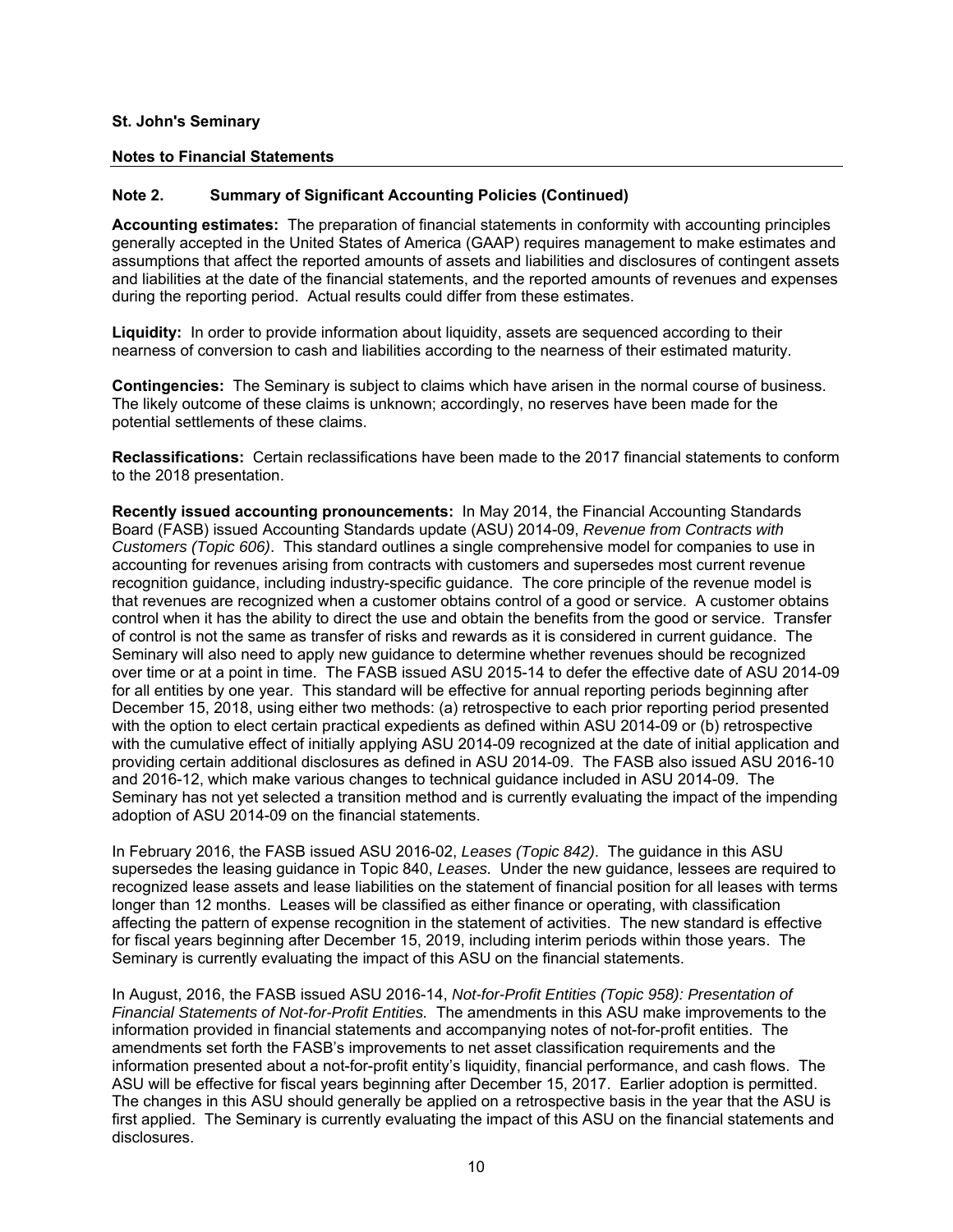#### **Notes to Financial Statements**

# **Note 2. Summary of Significant Accounting Policies (Continued)**

In August 2016, FASB issued ASU 2016-15, *Statement of Cash Flows (Topic 230) Classification of Certain Cash Receipts and Cash Payments*, which will make eight targeted changes to how cash receipts and cash payments are presented and classified in the statement of cash flows. ASU 2016-15 will be effective for fiscal years beginning after December 15, 2018, and will require adoption on a retrospective basis unless it is impracticable to apply, in which case we would be required to apply the amendments prospectively as of the earliest date practicable. The Seminary is currently evaluating the impact of this ASU on the financial statements and disclosures.

In November 2016, the FASB issued ASU 2016-18, *Statement of Cash Flows (Topic 230): Restricted Cash*, which provides guidance on the presentation of restricted cash or restricted cash equivalents in the statement of cash flows. The ASU will be effective for fiscal years beginning after December 15, 2018. The changes in this ASU must be applied using a retrospective transition method with early adoption permitted. The Seminary is currently evaluating the impact of this ASU on the financial statements.

In June 2018, the FASB issued ASU 2018-08, *Not-for-Profit Entities (Topic 958): Clarifying the Scope and the Accounting Guidance for Contributions Received and Contributions Made.* This ASU clarifies the guidance for revaluating whether a transaction is reciprocal (i.e. an exchange transaction) or nonreciprocal (i.e., a contribution) and for distinguishing between conditional and unconditional contributions. The ASU also clarifies the guidance used by entities other than not-for-profits to identify and account for contributions made. The ASU has different effective dates for resource recipients and resource providers. Additionally, the ASU provides for earlier effective dates for public business entities. Where the Seminary is the resource recipient, the ASU is applicable to contributions received for annual periods beginning after December 15, 2018, and interim periods within annual periods beginning after December 15, 2019. Early adoption is permitted. The Seminary is currently evaluating the impact of the adoption of this ASU on the financial statements.

In August 2018, the FASB issued ASU 2018-13, *Fair Value Measurement (Topic 820): Disclosure Framework – Changes in the Disclosure Requirement for Fair Value Measurement.* This ASU modifies the disclosure requirements for fair value measurements in addition to the removal of disclosures related to transfers between Level 1 and level 2 of the fair value hierarchy, the policy for timing of transfers between levels, the valuation process of level 3 fair value measurements, and a roll forward of level 3 investments. Furthermore, entities are no longer required to estimate and disclose the timing of liquidity events for investments measured at fair value. Instead, the requirement to disclose such events applies only when they have been communicated to the reporting entities by the investees or announced publicly. The ASU is effective for all entities for fiscal years, and interim periods within those fiscal years, beginning after December 15, 2019. Early adoption is permitted. The Seminary is currently evaluating the impact of this ASU on the financial statements.

# **Note 3. Joint Sale of Property and Related Agreements**

In 2007, the Seminary and Corporation Sole, a related organization, sold buildings and land (owned partially by the Seminary and partially by Corporation Sole) to Boston College (the "College") for \$65 million. The sales price was allocated between Corporation Sole and the Seminary based upon the relative appraised values of the properties owned by each entity, which resulted in \$44.2 million being allocated to the Seminary. Corporation Sole remitted \$8.2 million of the sale proceeds and issued a promissory note to the Seminary in the amount of \$36.4 million (see Note 4).

As part of the property sale to the College in 2007, the Seminary agreed to lease a portion of St. John's Hall to the College for \$1 per year over a 99-year term. This agreement was reflected in effect as a sale rather than as a lease and no portion of the property sale proceeds have been deferred as advanced rental payments for the property's use. Upon completion of the 99-year term, the control of the leased portion of St. John's Hall reverts back to the Seminary.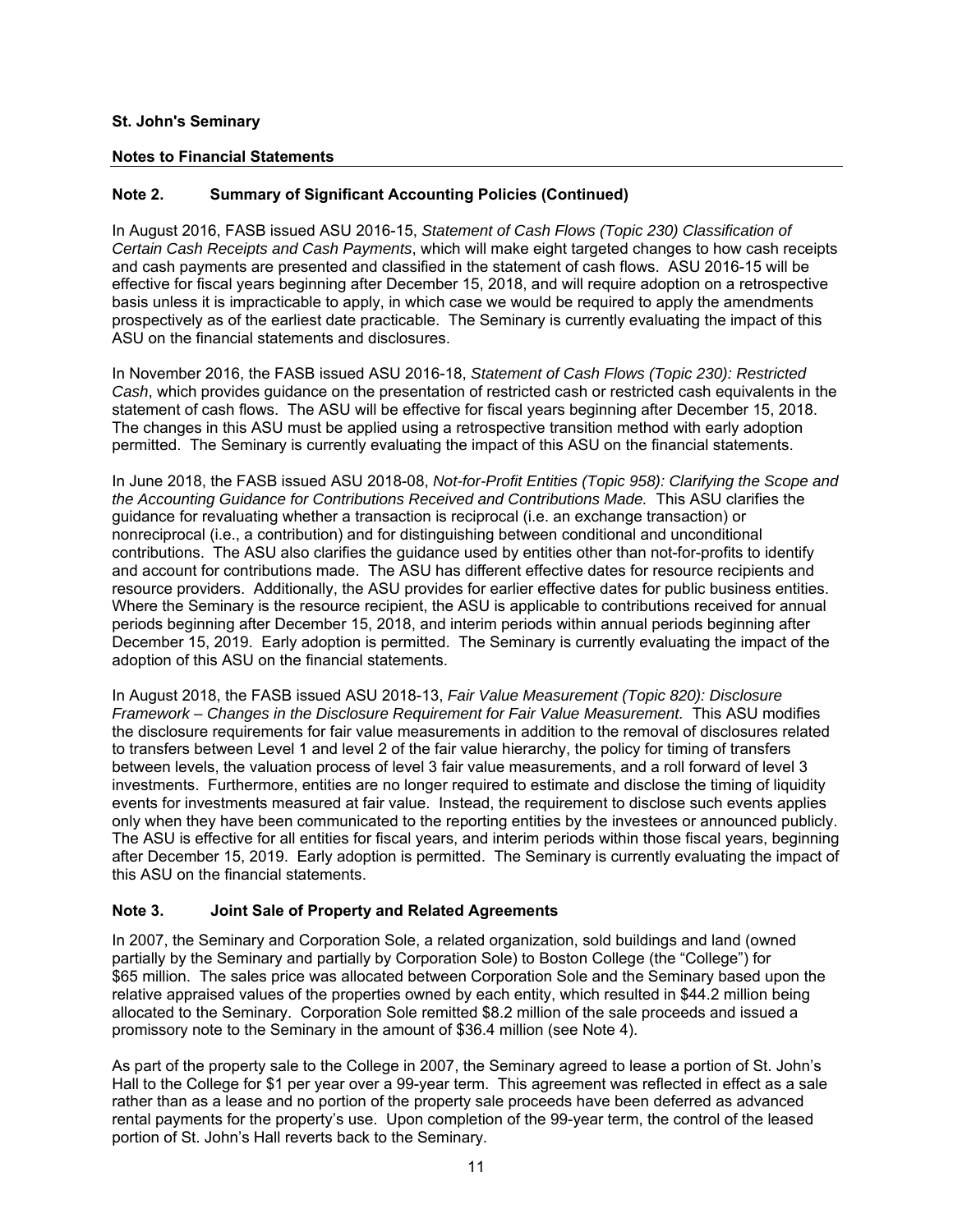## **Notes to Financial Statements**

# **Note 3. Joint Sale of Property and Related Agreements (Continued)**

On October 18, 2016, the Seminary entered into an agreement with the College to terminate the 2007 lease of a portion of St. John's Hall to the College. In consideration of the termination, the Seminary paid the College \$5,000,000. The Seminary entered into a loan agreement with the Revolving Loan Fund (RLF) of Corporation Sole on July 12, 2016 to finance the termination payment (see Note 14).

Additionally, the Seminary has a 50-year put option to require the College to purchase the retained portion of the Seminary building for \$10 million. During the period of this agreement, the Seminary has agreed not to sell or transfer the property to any other party. After the 50-year period, the put right will expire and the College will be provided with a permanent right of first refusal, which will entitle the College to match any third-party offer to purchase the property that the Seminary wishes to accept. As of June 30, 2018 and 2017, the Seminary has valued the 50 year put option at \$0, as the net book value of the Seminary building exceeds \$10 million.

# **Note 4. Note Receivable Related Organization**

During October 2008, Corporation Sole entered into an unsecured ten-year promissory note with the Seminary for \$36,408,400 owed to the Seminary from the August 2007 joint sale of property (see Note 3). This note is non-interest bearing and subordinated to all other liabilities, obligations and indebtedness of Corporation Sole. On September 22, 2014, the Board voted to extend the due date of the promissory note to August 23, 2027, when the note will become due and payable in its entirety.

The Theological Institute for the New Evangelization (TINE) leases space for both administrative and classroom activities from Corporation Sole (see Note 11). In lieu of payment, rent is offset against the note receivable. At June 30, 2018 and 2017, the note receivable balance totaled \$36,389,650 and \$36,408,000, respectively.

# **Note 5. Investments**

Investments are recorded at fair value and consist of the following at June 30:

|                        |      | 2018                                                    |      |            |  |  |  |
|------------------------|------|---------------------------------------------------------|------|------------|--|--|--|
|                        | Cost | Fair Value                                              | Cost | Fair Value |  |  |  |
| Common Investment Fund |      | $$25,937,316$ $$40,010,576$ $$27,983,210$ $$41,300,345$ |      |            |  |  |  |

Investments represent the Seminary's unit holdings in the Common Investment Fund, Roman Catholic Archbishop of Boston (the "Common Investment Fund"), a separate related organization established to provide common investment pools in which the Seminary and other related organizations may participate. The Common Investment Fund invests substantially all of its funds in the Roman Catholic Archbishop of Boston Collective Investment Partnership (the "Partnership"); the underlying investments of which are primarily equity and fixed-income securities (U.S. Government and agency securities, asset-backed securities and corporate bonds) owned either directly or indirectly through mutual funds and private investment entities.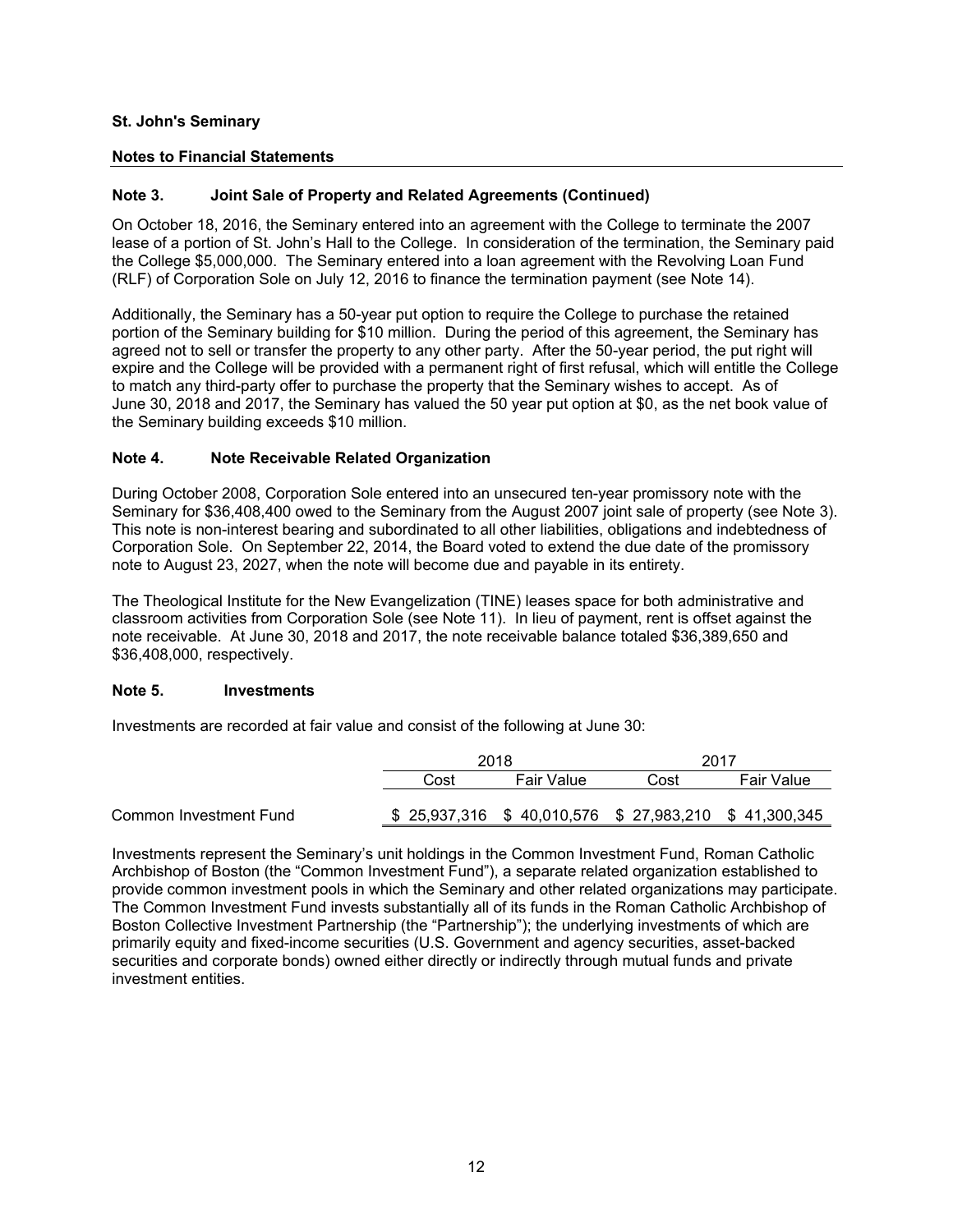#### **Notes to Financial Statements**

## **Note 6. Interest in the Net Assets of Related Foundation**

The Seminary is the beneficiary of donations collected on its behalf by the Catholic Community Fund of the Archdiocese of Boston, Inc. (the "Foundation"), a related organization, formerly known as the Catholic Foundation of the Archdiocese of Boston, Inc. As discussed in Note 2, *Accounting for Assets Held by Others*, the Seminary has recorded its interest in the Foundation's net assets of \$3,464,984 and \$2,212,376 at June 30, 2018 and 2017, respectively.

The change in the Seminary's interest is reflected in the statement of activities as an increase in net assets of \$1,343,066 in 2018 and \$257,819 in 2017. Transfers of funds from the Foundation totaled \$88,330 and \$80,216 for the years ended June 30, 2018 and 2017, respectively, and are included in net assets released through satisfaction of restrictions on the statement of activities.

## **Note 7. Endowments**

The Seminary's endowment consists of approximately 300 individual funds established for scholarships, one fund established for facility maintenance and three funds established to support general operations. Its endowment includes both donor-restricted endowment funds and a fund designated by the Board to function as an endowment. As required by GAAP, net assets associated with endowment funds are classified and reported based on the existence or absence of donor-imposed restrictions.

**Interpretation of relevant law:** The Board has interpreted Massachusetts General Law (MGL) as requiring realized and unrealized gains and interest and dividend income of permanently restricted net assets to be retained in a restricted net asset classification until appropriated by the Board and expended. MGL allows the Board to appropriate as much of net appreciation of permanently restricted net assets as is prudent considering the Seminary's long and short-term needs, present and anticipated financial requirements, expected total return on its investments, price-level trends, and general economic conditions. Appropriation of endowment assets for operations (draw) from appreciation on permanently restricted net assets totaled \$885,561 and \$798,262 for the years ended June 30, 2018 and 2017, respectively, and are included in net assets released through satisfaction of restrictions on the statement of activities.

It is the policy of the Seminary to appropriate for distribution on a quarterly basis 1% of the net assets of the endowment (including donor restricted and board restricted endowment) as of the previous quarterend. In establishing this policy, the Seminary considered the long-term expected return on its endowments. Accordingly, over the long term, the Seminary expects the impact of the current spending policy to allow its endowments (including unspent appreciation) to grow at a nominal rate. This is consistent with the Seminary's objective to maintain the purchasing power of the endowment assets held in perpetuity as well as to provide additional real growth through new gifts and investment return. Actual distributions from the board restricted endowment may exceed the quarterly dividend upon approval of the Board. During the fiscal years ended June 30, 2018 and 2017, additional approved distributions from the board restricted endowment was approximately \$3,078,000 and \$2,900,000.

**Funds with deficiencies:** From time-to-time, the fair value of assets associated with individual donorrestricted endowment funds may fall below the "historic dollar value." Deficiencies of this nature are reported by a direct reduction to unrestricted net assets. There were no deficiencies as of June 30, 2018 and 2017.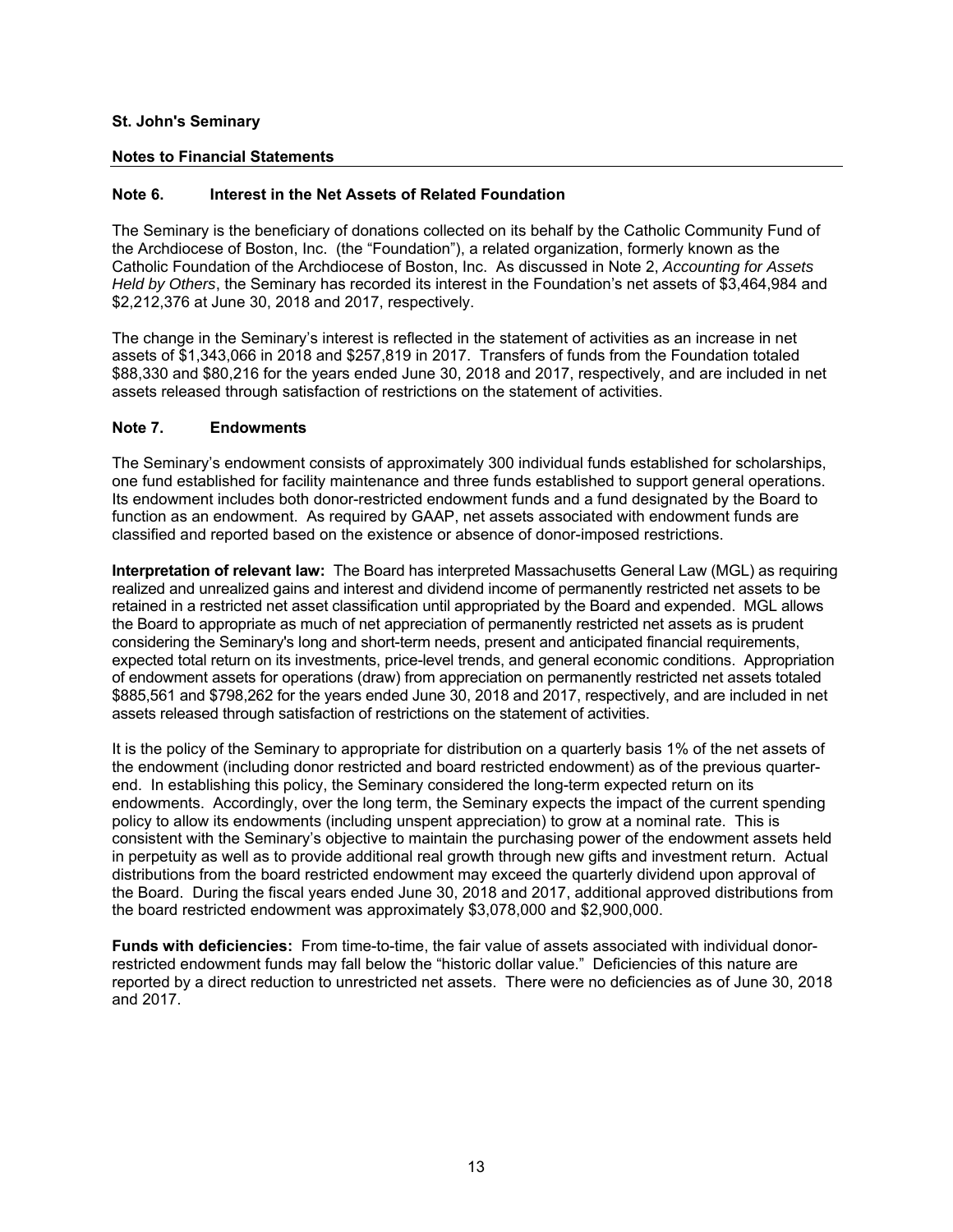#### **Notes to Financial Statements**

#### **Note 7. Endowments (Continued)**

**Endowment investment policy:** The Seminary has adopted an investment philosophy, which combined with the spending rate, attempts to provide a predictable stream of returns thereby making funds available to programs that are supported by its endowment, while at the same time seeking to maintain the purchasing power of the endowment assets. Endowment assets include those assets of donor-restricted funds that the Seminary must hold in perpetuity or for donor-specified periods and assets restricted for endowment by the Board. Under the Seminary's Investment Policy and spending rate, both of which are approved by the Board, the endowment assets are invested in a manner that is intended to produce an inflation-adjusted return in excess of the spending rate over a long period of time. Actual returns in any given year may vary.

**Strategies employed for achieving objectives:** To satisfy its long-term rate-of-return objectives, the Seminary relies on a total return strategy in which investment returns are achieved through both capital appreciation (realized and unrealized) and current yield (interest and dividends). The Seminary invests its investment portfolio in the Common Investment Fund which, in turn, invests in the Investment Partnership. The Investment Committee of Corporation Sole is responsible for selecting the investment managers of the Investment Partnership.

Endowment net asset composition by type of fund as of June 30, 2018, is as follows:

|                                                  |    | Unrestricted | Temporarily<br>Restricted | Permanently<br>Restricted                     | Total        |
|--------------------------------------------------|----|--------------|---------------------------|-----------------------------------------------|--------------|
| Donor restricted endowments                      | S. |              |                           | $-$ \$ 10,409,455 \$ 12,032,478 \$ 22,441,933 |              |
| Donor restricted endowments at<br>the foundation |    | (4, 725)     | 1,005,608                 | 2,464,101                                     | 3,464,984    |
| Board-designated endowment                       |    | 14,610,316   | $\blacksquare$            | ۰                                             | 14,610,316   |
| <b>Total funds</b>                               |    | \$14,605,591 | \$11,415,063              | \$14,496,579                                  | \$40,517,233 |

Endowment net asset composition by type of fund as of June 30, 2017, is as follows:

|                                                  |   | Unrestricted | Temporarily<br>Restricted | Permanently<br>Restricted                    | Total        |
|--------------------------------------------------|---|--------------|---------------------------|----------------------------------------------|--------------|
| Donor restricted endowments                      | S |              |                           | $-$ \$ 9,615,141 \$ 11,913,860 \$ 21,529,001 |              |
| Donor restricted endowments at<br>the foundation |   | ۰            | 878.056                   | 1,334,320                                    | 2,212,376    |
| Board-designated endowment                       |   | 17,041,019   |                           | ٠                                            | 17,041,019   |
| Total funds                                      |   | \$17,041,019 | \$10,493,197              | \$13,248,180                                 | \$40.782.396 |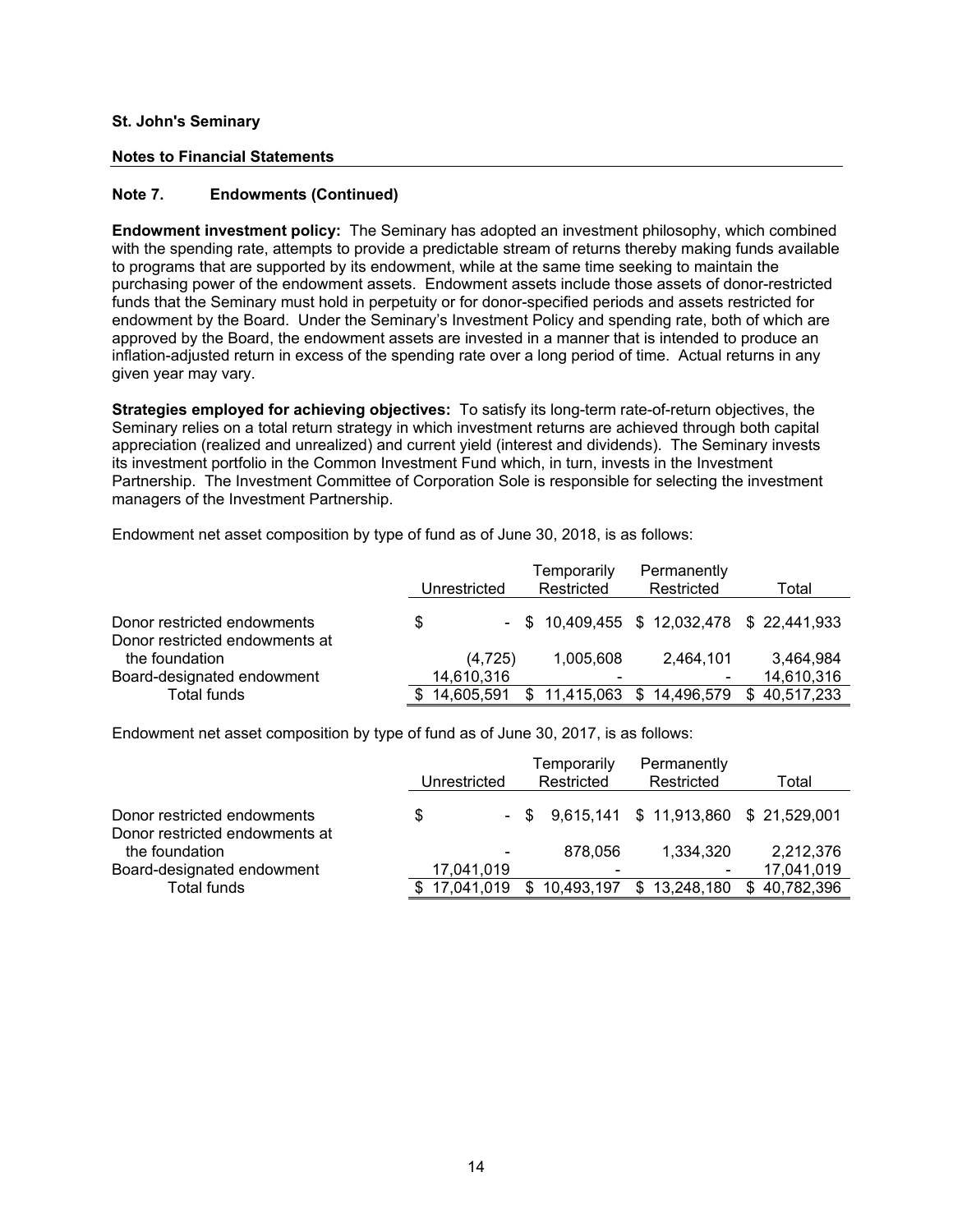# **Notes to Financial Statements**

# **Note 7. Endowments (Continued)**

Changes in endowment net assets for the fiscal year ended June 30, 2018, are as follows:

|                                                                                 |              | Temporarily  | Permanently  |     |             |
|---------------------------------------------------------------------------------|--------------|--------------|--------------|-----|-------------|
|                                                                                 | Unrestricted | Restricted   | Restricted   |     | Total       |
|                                                                                 |              |              |              |     |             |
| Endowment net assets, beginning of year                                         | \$17,041,019 | \$10,493,197 | \$13,248,180 | \$. | 40,782,396  |
| Investment return:                                                              |              |              |              |     |             |
| Investment income                                                               | 655,978      | 885,561      | 1,429        |     | 1,542,968   |
| Net appreciation                                                                | 647,304      | 794,314      |              |     | 1,441,618   |
| Total investment return                                                         | 1,303,282    | 1,679,875    | 1,429        |     | 2,984,586   |
| Contributions and bequests                                                      |              |              | 117,189      |     | 117,189     |
| Appropriation of endowment<br>assets for operations (draw)                      | (3,733,985)  | (885, 561)   |              |     | (4,619,546) |
|                                                                                 |              |              |              |     |             |
| Other changes:                                                                  |              |              |              |     |             |
| Transfer of net assets from the Foundation.<br>Change in interest in net assets |              | (90, 458)    |              |     | (90, 458)   |
| of the Foundation                                                               | (4, 725)     | 218,010      | 1,129,781    |     | 1,343,066   |
| Endowment net assets, end of year                                               | \$14,605,591 | \$11,415,063 | \$14,496,579 | \$. | 40,517,233  |

Changes in endowment net assets for the fiscal year ended June 30, 2017, are as follows:

|                                                                                |              | Temporarily     | Permanently  |              |
|--------------------------------------------------------------------------------|--------------|-----------------|--------------|--------------|
|                                                                                | Unrestricted | Restricted      | Restricted   | Total        |
|                                                                                |              |                 |              |              |
| Endowment net assets, beginning of year                                        | \$18,347,977 | 8,540,565<br>\$ | \$12,856,762 | \$39,745,304 |
| Investment return:                                                             |              |                 |              |              |
|                                                                                |              |                 |              |              |
| Investment income                                                              | 722,111      | 798,262         | 1,429        | 1,521,802    |
| Net appreciation                                                               | 1,593,132    | 1,777,041       |              | 3,370,173    |
| Total investment return                                                        | 2,315,243    | 2,575,303       | 1,429        | 4,891,975    |
| Contributions and bequests                                                     |              |                 | 390,391      | 390,391      |
| Appropriation of endowment                                                     |              |                 |              |              |
| assets for operations (draw)                                                   | (3,622,201)  | (798, 262)      |              | (4,420,463)  |
| Other changes:                                                                 |              |                 |              |              |
| Transfer of net assets from the Foundation<br>Change in interest in net assets |              | (82, 630)       |              | (82, 630)    |
| of the Foundation                                                              |              | 258,221         | (402)        | 257,819      |
| Endowment net assets, end of year                                              | \$17,041,019 | \$10,493,197    | \$13,248,180 | \$40,782,396 |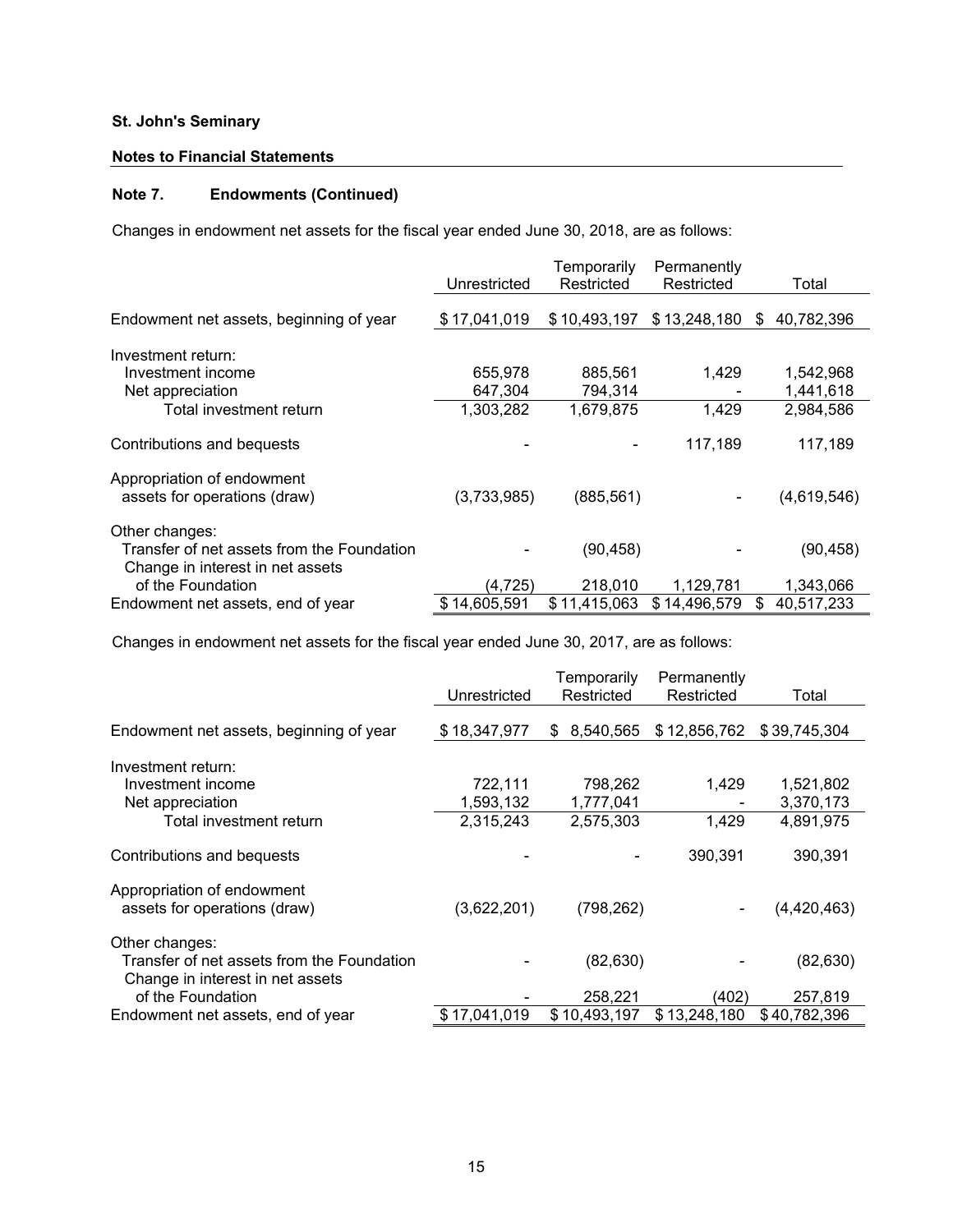#### **Notes to Financial Statements**

#### **Note 8. Land, Buildings and Equipment**

Land, buildings and equipment consist of the following at June 30:

|                               | 2018         | 2017            |
|-------------------------------|--------------|-----------------|
| Land and land improvements    | \$2,366,474  | \$<br>2,366,474 |
| Buildings and improvements    | 28,944,989   | 26,641,872      |
| Furniture and equipment       | 2,751,524    | 2,634,206       |
| Motor vehicles                | 22.829       | 22,829          |
| Construction in progress      | 5,242,260    | 7,456,779       |
|                               | 39,328,076   | 39,122,160      |
| Less accumulated depreciation | (13,270,889) | (12, 491, 836)  |
|                               | \$26,057,187 | \$26,630,324    |

Depreciation expense totaled \$779,054 and \$745,260 for the years ended June 30, 2018 and 2017, respectively.

At June 30, 2018, construction in progress includes the costs related to the portion of St. John's Hall that was previously leased to the College totaling approximately \$5,106,000 and approximately \$136,000 of costs relating to the renovation of the lower level of Our Lady of the Presentation ("OLP"). The scope and timing of these renovation projects has yet to be determined. At June 30, 2017, construction in progress included the purchase of the portion of St. John's Hall of approximately \$5,000,000 and costs of approximately \$2,300,000 related to OLP Deacon House renovations. The OLP Deacon House renovations were completed in July 2017 and placed in service.

#### **Note 9. Restricted Net Assets**

Temporarily restricted net assets consist of the following at June 30:

|                                                                          | 2018             |     | 2017       |
|--------------------------------------------------------------------------|------------------|-----|------------|
| Net assets available for the following purposes:                         |                  |     |            |
| Scholarship awards                                                       | \$<br>140,528    | -SS | 109,786    |
| Other                                                                    | 37,621           |     | 34,109     |
| Interest in temporarily restricted net assets of the Foundation (Note 6) | 1,005,608        |     | 878,056    |
|                                                                          | 1,183,757        |     | 1,021,951  |
| Realized and unrealized gains on investments related to                  |                  |     |            |
| temporarily and permanently restricted net assets                        | 10,409,455       |     | 9,615,141  |
|                                                                          | \$<br>11,593,212 | \$  | 10,637,092 |
|                                                                          |                  |     |            |
| Permanently restricted net assets consist of the following at June 30:   |                  |     |            |
|                                                                          |                  |     |            |
|                                                                          | 2018             |     | 2017       |
| Net assets restricted to investment in perpetuity, the income from       |                  |     |            |
| which is expendable to support:                                          |                  |     |            |
| Scholarships                                                             | \$<br>9,947,747  | \$  | 9,830,692  |
| Building and equipment                                                   | 1,184,463        |     | 1,184,463  |
| General                                                                  | 1,457,345        |     | 1,431,165  |
| Interest in permanently restricted net assets of the Foundation (Note 6) | 2,464,101        |     | 1,334,320  |
|                                                                          | 15,053,656       | S   | 13,780,640 |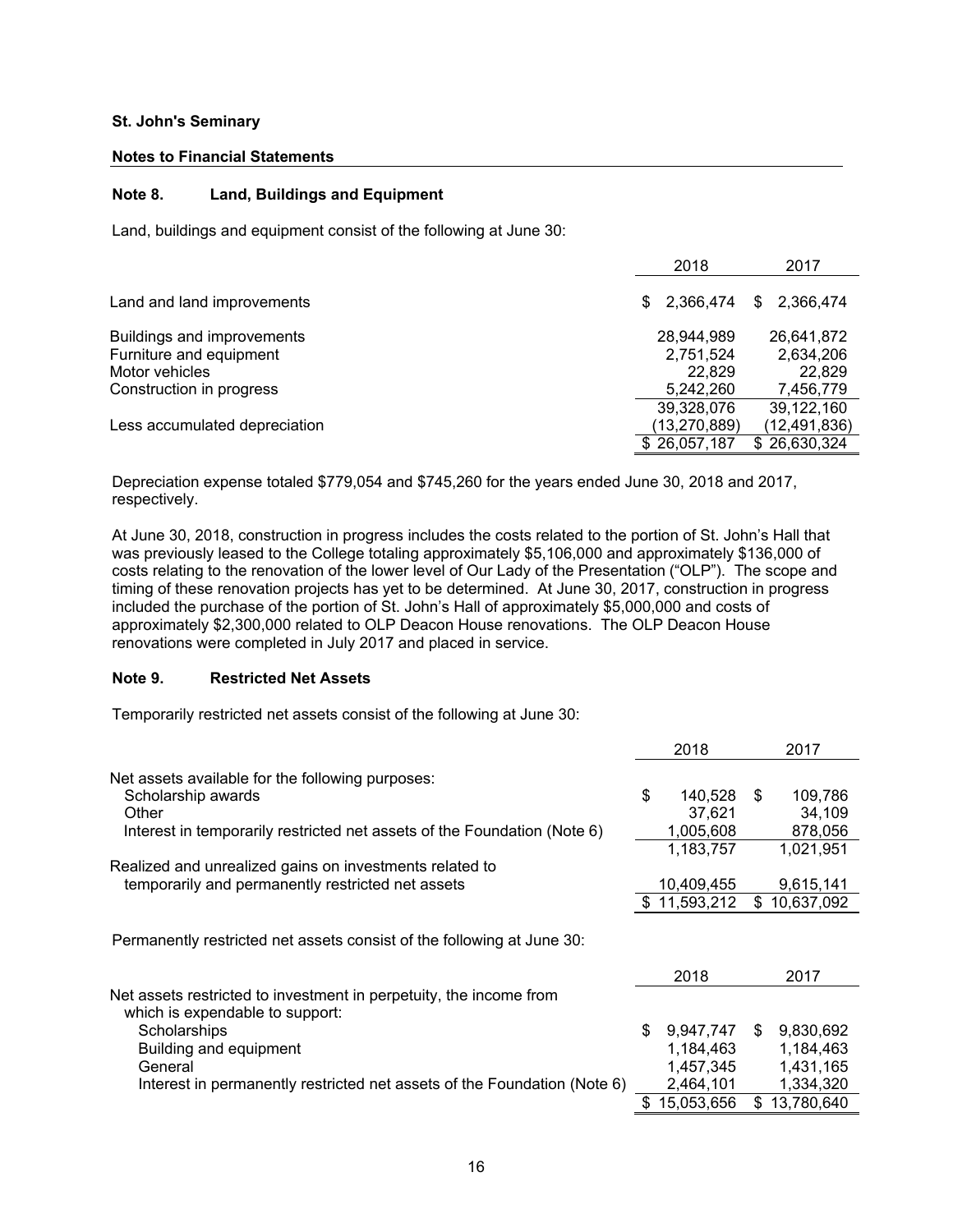#### **Notes to Financial Statements**

#### **Note 9. Restricted Net Assets (Continued)**

During the years ended June 30, temporarily restricted net assets were released from donor restrictions by incurring expenses or by the occurrence of other events satisfying the restricted purposes as follows:

|                                                    |     | 2018               |   | 2017               |
|----------------------------------------------------|-----|--------------------|---|--------------------|
| Scholarship awards<br>General operations and other | S   | 854.047<br>144,702 |   | 798,620<br>139,688 |
|                                                    |     | 998.749            | S | 938,308            |
| Building and equipment                             | \$. | 140,081            | S | 82,220             |
|                                                    |     |                    |   |                    |

#### **Note 10. Fair Value Measurements**

Under the FASB authoritative guidance on fair value measurements, fair value is the price that would be received to sell an asset or paid to transfer a liability in an orderly transaction between market participants at the measurement date. In determining fair value, the Seminary uses various methods including market, income and cost approaches. Based on these approaches, the Seminary often utilizes certain assumptions that market participants would use in pricing the asset or liability, including assumptions about risk and or the risks inherent in the inputs to the valuation technique. These inputs can be readily observable, market corroborated, or generally unobservable inputs. The Seminary utilizes valuation techniques that maximize the use of observable inputs and minimize the use of unobservable inputs. Based on the observability of the inputs used in the valuation techniques the Seminary is required to provide the following information according to the fair value hierarchy. The fair value hierarchy ranks the quality and reliability of the information used to determine fair values. Financial assets and liabilities carried at fair value will be classified and disclosed in one of the following three categories:

- **Level 1:** Quoted prices for identical assets and liabilities traded in active exchange markets, such as the New York Stock Exchange.
- **Level 2:** Observable inputs other than Level 1 including quoted prices for similar assets or liabilities, quoted prices in less active markets, or other observable inputs that can be corroborated by observable market data. Level 2 also includes derivative contracts whose value is determined using a pricing model with observable market inputs or can be derived principally from or corroborated by observable market data.
- Level 3: Unobservable inputs supported by little or no market activity for financial instruments whose value is determined using pricing models, discounted cash flow methodologies, or similar techniques, as well as instruments for which the determination of fair value requires significant management judgment or estimation; also includes observable inputs for nonbinding single dealer quotes not corroborated by observable market data.

The Seminary has various processes and controls in place to ensure that fair value is reasonably estimated.

While the Seminary believes its valuation methods are appropriate and consistent with other market participants, the use of different methodologies or assumptions to determine the fair value of certain financial instruments could result in a different estimate of fair value at the reporting date.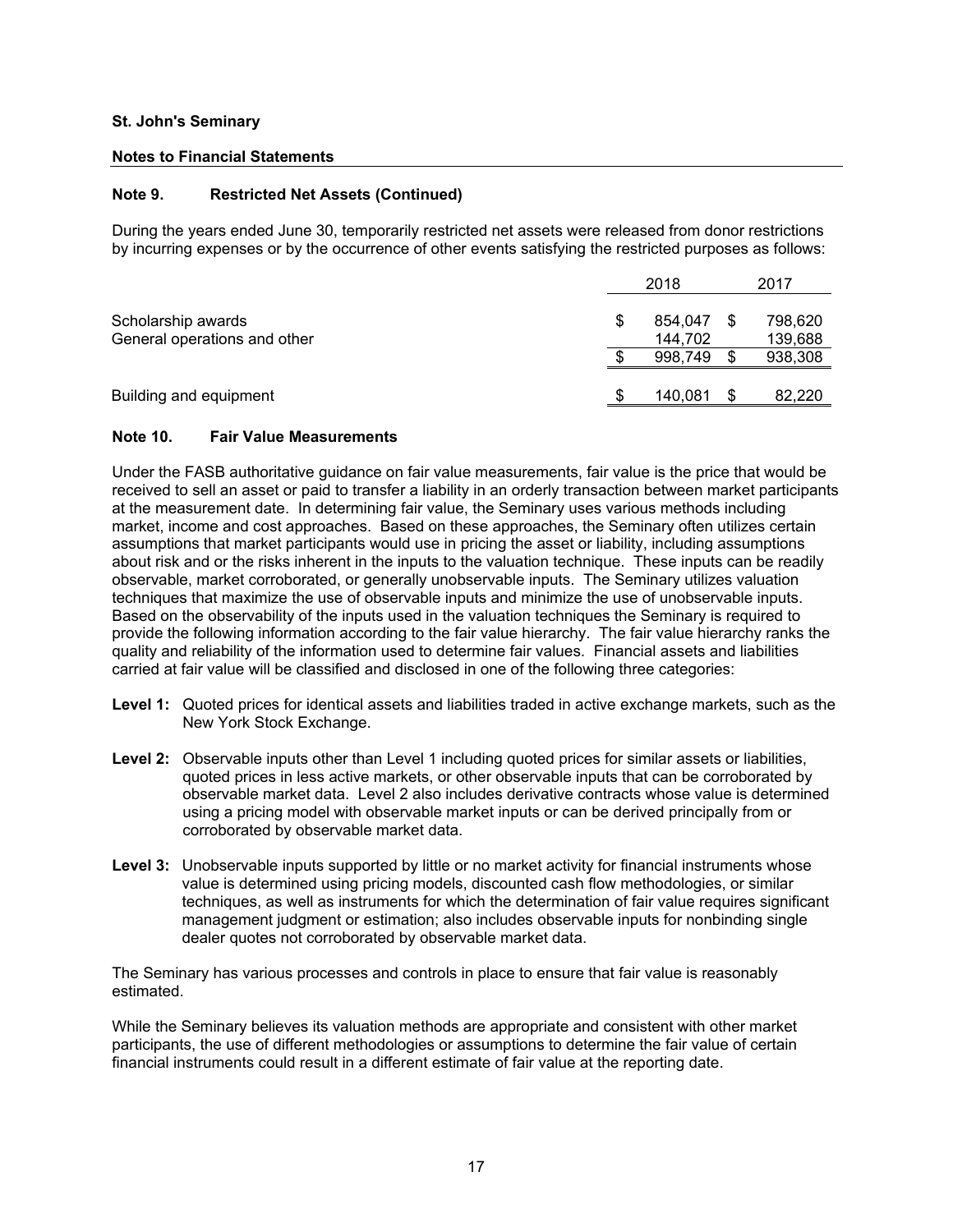#### **Notes to Financial Statements**

#### **Note 10. Fair Value Measurements (Continued)**

During the years ended June 30, 2018 and 2017, there were no changes to the Seminary's valuation techniques that had, or are expected to have, a material impact on its financial position or changes in net assets.

The following is a description of the valuation methodologies used for instruments measured at fair value:

*Common investment fund:*The estimated fair value of the common investment fund is valued using the net asset value (NAV) as the practical expedient provided by the fund manager.

*Beneficial interest in trusts:*The fair value of beneficial interest in trusts is based on quoted market prices of the underlying investments and present value techniques.

The following table is a summary of assets that the Seminary measures at fair value on a recurring basis within the fair value hierarchy at June 30, 2018:

|                               |   | Level 1 |                |      | Level 2 |                | Level 3 | Investments<br>Measured at<br>NAV(a) |     | Total      |
|-------------------------------|---|---------|----------------|------|---------|----------------|---------|--------------------------------------|-----|------------|
| Common investment fund        | S |         |                | - \$ |         | - \$           |         | $-$ \$ 40,010,576 \$ 40,010,576      |     |            |
| Beneficial interest in trusts |   |         | ۰              |      |         |                | 557,077 |                                      |     | 557,077    |
|                               |   |         | $\blacksquare$ | \$.  |         | $\blacksquare$ | 557.077 | 40,010,576                           | \$. | 40,567,653 |

The following table is a summary of assets that the Seminary measures at fair value on a recurring basis within the fair value hierarchy at June 30, 2017:

|                               |     | Level 1 |                          |      | Level 2 |        |       | Level 3 | Investments<br>Measured at<br>NAV(a) | Total            |
|-------------------------------|-----|---------|--------------------------|------|---------|--------|-------|---------|--------------------------------------|------------------|
| Common investment fund        | \$. |         |                          | - \$ |         |        | $- S$ |         | $-$ \$ 41,300,345 \$ 41,300,345      |                  |
| Beneficial interest in trusts |     |         | $\overline{\phantom{0}}$ |      |         |        |       | 532,460 |                                      | 532,460          |
|                               |     |         | $\blacksquare$           |      |         | $\sim$ |       | 532,460 | 41,300,345                           | \$<br>41,832,805 |

(a) In accordance with ASC Subtopic 820-10, *Fair Value Measurements*, certain investments that are measured at fair value using the NAV per share (or its equivalent) practical expedient have not been classified within the fair value hierarchy. The fair value amounts presented in this table are intended to permit reconciliation of the fair value hierarchy amounts to amounts presented in the statements of financial position.

During the years ended June 30, 2018 and 2017, the Seminary did not make any transfers between Level 1, Level 2, or Level 3 assets.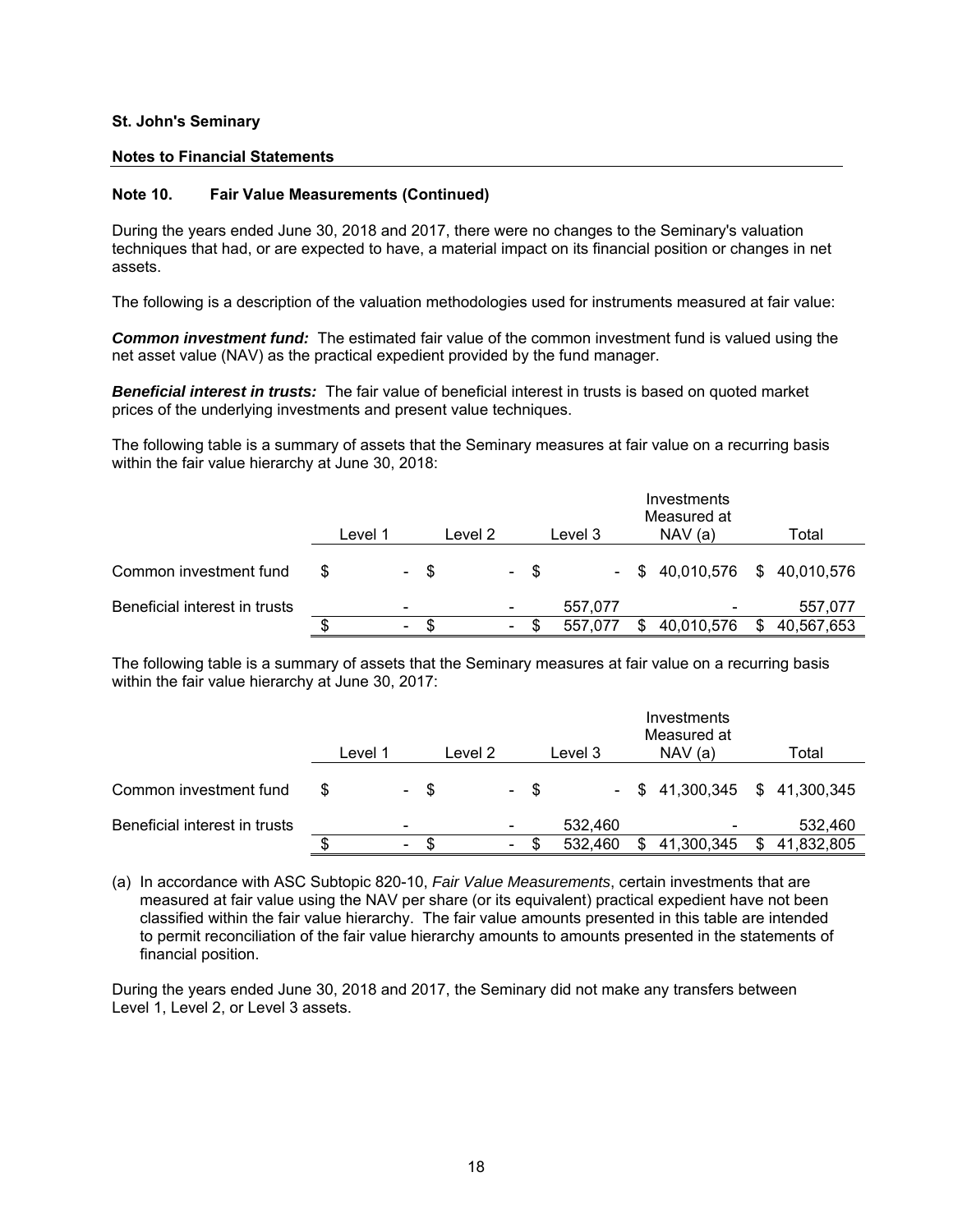#### **Notes to Financial Statements**

# **Note 10. Fair Value Measurements (Continued)**

The changes in assets, at fair value, for which the Seminary has used Level 3 inputs to determine fair value, are as follows:

|                                                  | <b>Beneficial</b><br>Interest in<br>Trusts |      | <b>Beneficial</b><br>Interest in<br><b>Trusts</b> |
|--------------------------------------------------|--------------------------------------------|------|---------------------------------------------------|
|                                                  | 2018                                       | 2017 |                                                   |
|                                                  |                                            |      |                                                   |
| Balance, beginning of year                       | 532.460                                    |      | 493,683                                           |
| Change in value of beneficial interest in trusts | 24,617                                     |      | 38,777                                            |
| Balance, end of year                             | 557.077                                    |      | 532,460                                           |

The following table presents quantitative information about significant unobservable inputs used in Level 3 fair value measurements at June 30, 2018:

|                                                   | <b>Fair Value</b> | Valuation<br>Techniaue                               | Unobservable<br>Input | Range<br>(Weighted<br>Average) |
|---------------------------------------------------|-------------------|------------------------------------------------------|-----------------------|--------------------------------|
| <b>Beneficial interest</b><br>in perpetual trusts | 557.077           | Market approach<br>based on underlying<br>securities | None                  | N/A                            |

The following table presents quantitative information about significant unobservable inputs used in Level 3 fair value measurements at June 30, 2017:

|                                                   | Fair Value | Valuation<br>Techniaue                               | Unobservable<br>Input | Range<br>(Weighted<br>Average) |
|---------------------------------------------------|------------|------------------------------------------------------|-----------------------|--------------------------------|
| <b>Beneficial interest</b><br>in perpetual trusts | 532.460    | Market approach<br>based on underlying<br>securities | None                  | N/A                            |

The assets held in trust are managed by an independent third party trustee, and the Seminary has no authority over investment decisions. Thus, they are classified as Level 3 within the fair value hierarchy levels.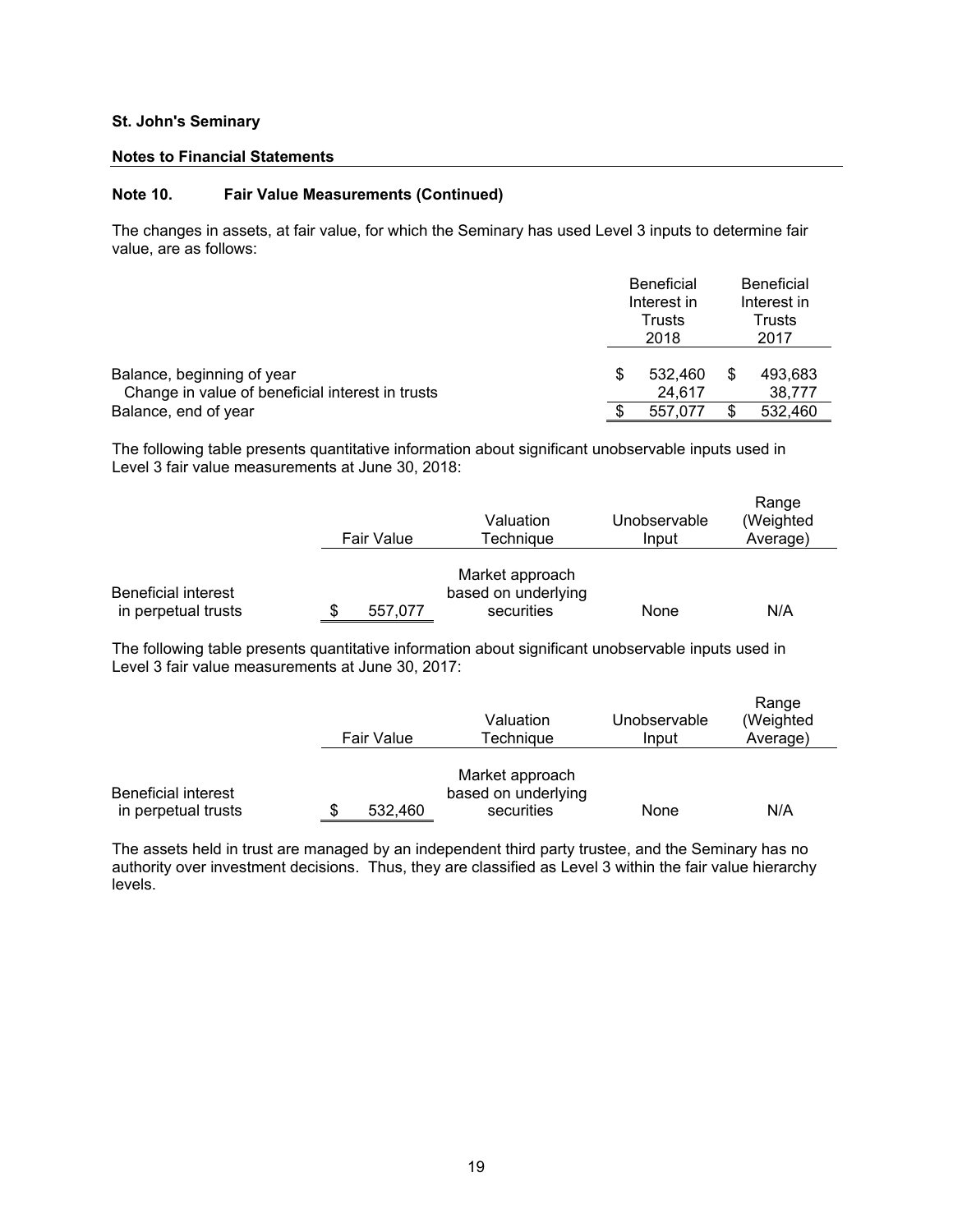#### **Notes to Financial Statements**

#### **Note 10. Fair Value Measurements (Continued)**

The Seminary considers investment holdings included in the investment portfolio to be liquid and without restrictions for redemption, except for alternative strategies. The following table sets forth the liquidity, redemption policies, and unfunded commitments of the Seminary's investments that have been accounted for using NAV or its equivalent as a practical expedient for calculating fair value as of June 30.

| 2018                           | <b>Fair Value</b> | Unfunded<br>Commitments | Redemption<br>Frequency | Redemption<br><b>Notice Period</b> |
|--------------------------------|-------------------|-------------------------|-------------------------|------------------------------------|
| <b>Common Trust Investment</b> | \$40,010,576      | None                    | Monthly                 | 15 days                            |
| 2017                           | <b>Fair Value</b> | Unfunded<br>Commitments | Redemption<br>Frequency | Redemption<br><b>Notice Period</b> |
| <b>Common Trust Investment</b> | \$41,300,345      | None                    | Monthly                 | 15 days                            |

The Common Investment Fund is a Massachusetts trust established in 1970 to act and serve as an investment pool for corporations, organizations, associations, trusts or other legal entities which are under the direction and control of, or related to, Corporation Sole and related organizations who are exempt from taxation under Section 501(c)(3) of the IRC.

The Common Investment Fund seeks to achieve its investment objective of maximizing long-term return by investing substantially all of its net investable assets through a master-feeder structure, in the Partnership. The investment objective of the Partnership is to maximize long-term total return, primarily by investing in equity securities, investment grade debt and fixed income securities. State Street Corporation is the primary custodian of the Partnership's assets and record keeper of all related activities. The performance of the Common Investment Fund is directly affected by the performance of the Partnership.

#### **Note 11. Related Party Transactions**

**Benefits:** The Seminary participates with other Catholic organizations in lay employee health, dental, life and disability benefit plans that are considered related organizations. Expenses incurred by the Seminary for the benefit of lay employees under these plans were \$289,314 and \$252,030 for the years ended June 30, 2018 and 2017, respectively.

The Seminary participates with other Catholic organizations in the Archdiocese of Boston Clergy Medical/Hospitalization Trust, a related organization. Expenses incurred by the Seminary for the benefit of clergy under this plan were \$122,010 and \$95,550 for the years ended June 30, 2018 and 2017, respectively.

**Insurance:** The Seminary purchases general liability, automobile, fire and theft, crime, boiler and workers' compensation insurance through a pooled insurance program of Corporation Sole. Related insurance expenses for this coverage was \$120,869 and \$121,402 for the years ended June 30, 2018 and 2017, respectively.

**Services:** The Seminary receives administrative, technological and clerical services from Corporation Sole. Fees incurred for these services were \$263,756 and \$234,047 for the years ended June 30, 2018 and 2017, respectively.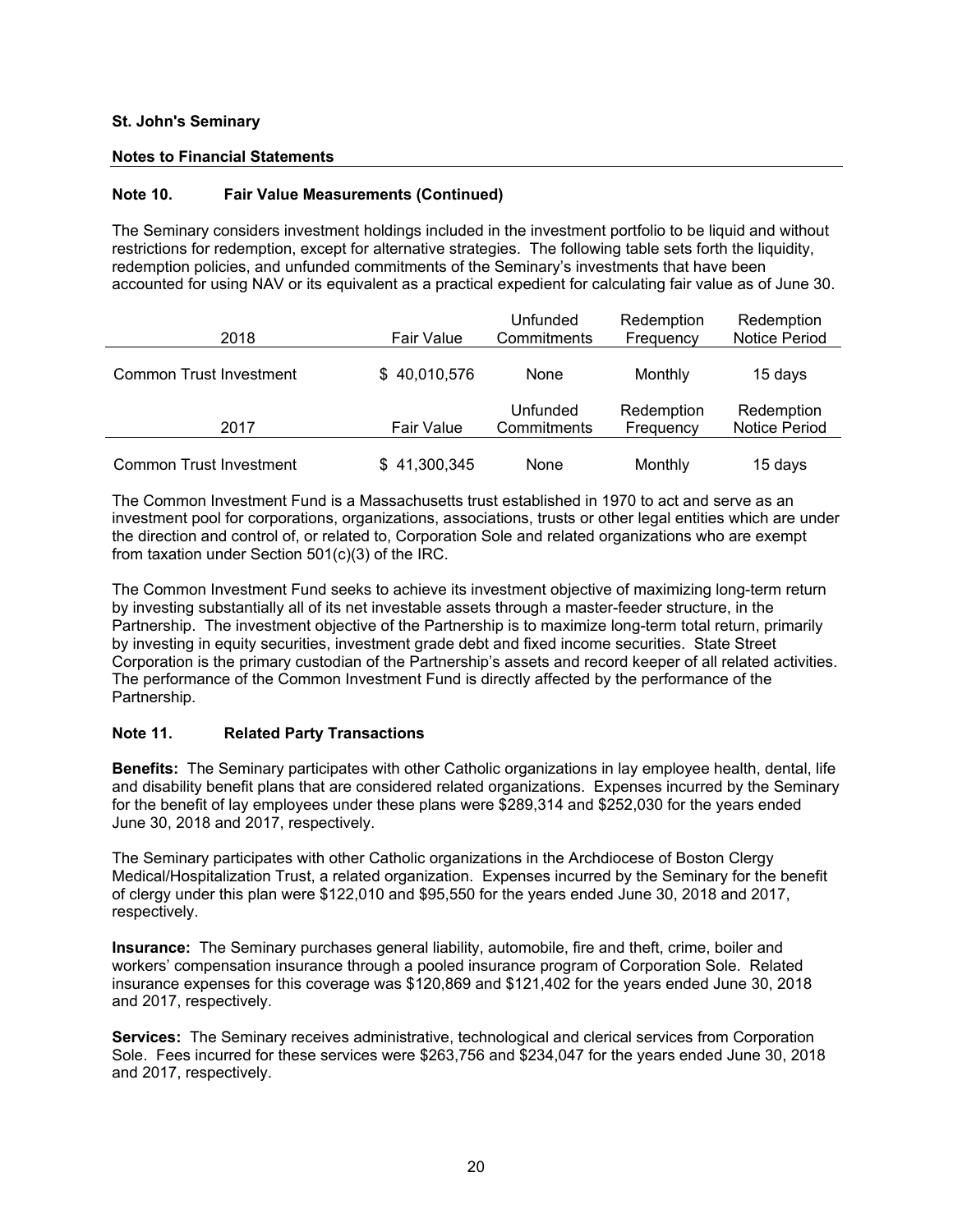#### **Notes to Financial Statements**

# **Note 11. Related Party Transactions (Continued)**

**Redemptoris mater:** The Seminary paid an agreed-upon amount of housing expenditures for students belonging to the Redemptoris Mater religious group, as well as clergy remuneration and related benefits for Redemptoris Mater order priests. Such expenditures were \$234,443 and \$220,898 for the years ended June 30, 2018 and 2017, respectively. The Seminary has also agreed to provide financial assistance to Redemptoris Mater seminarians for tuition and fees in the amounts of \$463,309 and \$449,090 for the years ended June 30, 2018 and 2017, respectively. This financial assistance is reflected as a component of financial aid on the accompanying statement of activities.

**Due to/from related party:** Amounts due to Corporation Sole from the Seminary at June 30, 2018 and 2017, were \$670,382 and \$458,021, respectively.

In addition, the Seminary has a note receivable from Corporation Sole (see Note 4) and notes payable to Corporation Sole (see Note 14).

**TINE lease:** On August 9, 2017, TINE moved from the former St. Gabriel School property to the Archdiocese of Boston Pastoral Center in Braintree. Annual rent totals \$22,500 and the agreement is a tenant at will agreement. In lieu of payment the rent reduces the note receivable from Corporation Sole (see Note 4).

**Vendor:** The Rector of the Seminary is a board member of a major vendor of the Seminary involved with the construction of the various properties of the Seminary. For the services provided by this vendor as they relate to the Seminary the Rector recuses from voting. During the year ended June 30, 2018 and 2017 the vendor was paid approximately \$35,000 and \$19,000, respectively.

#### **Note 12. Employee Pension Plans**

The Seminary participates with other organizations affiliated with the Archdiocese in a noncontributory, defined-benefit multiemployer pension plan covering substantially all employees. Benefits are provided through the Roman Catholic Archdiocese of Boston Pension Plan (the Pension Plan). The Seminary's employees represent approximately 1% of all lay employees covered under the Pension Plan. The Pension Plan is not subject to the Employee Retirement Income Security Act of 1974 (ERISA).

The following table discloses the name and funded status of the Roman Catholic Archdiocese of Boston Pension Plan as of June 30, 2018 (the date of the latest actuarial valuation), inclusive of the fair value of plan assets as of June 30, 2018:

| Legal Name and<br><b>Plan Number</b>                                | Plan EIN   | Present<br>Value of<br>Accumulated<br><b>Plan Benefits</b> | Fair Value<br>of Plan<br>Assets | <b>Total Net</b><br>Contributions | Funded<br><b>Status</b> |
|---------------------------------------------------------------------|------------|------------------------------------------------------------|---------------------------------|-----------------------------------|-------------------------|
| Roman Catholic<br>Archdiocese of Boston<br>Pension Plan, Number 001 | 04-2777359 | S                                                          | 195,797,982 \$173,192,543       | 8.338.691<br>S.                   | 89%                     |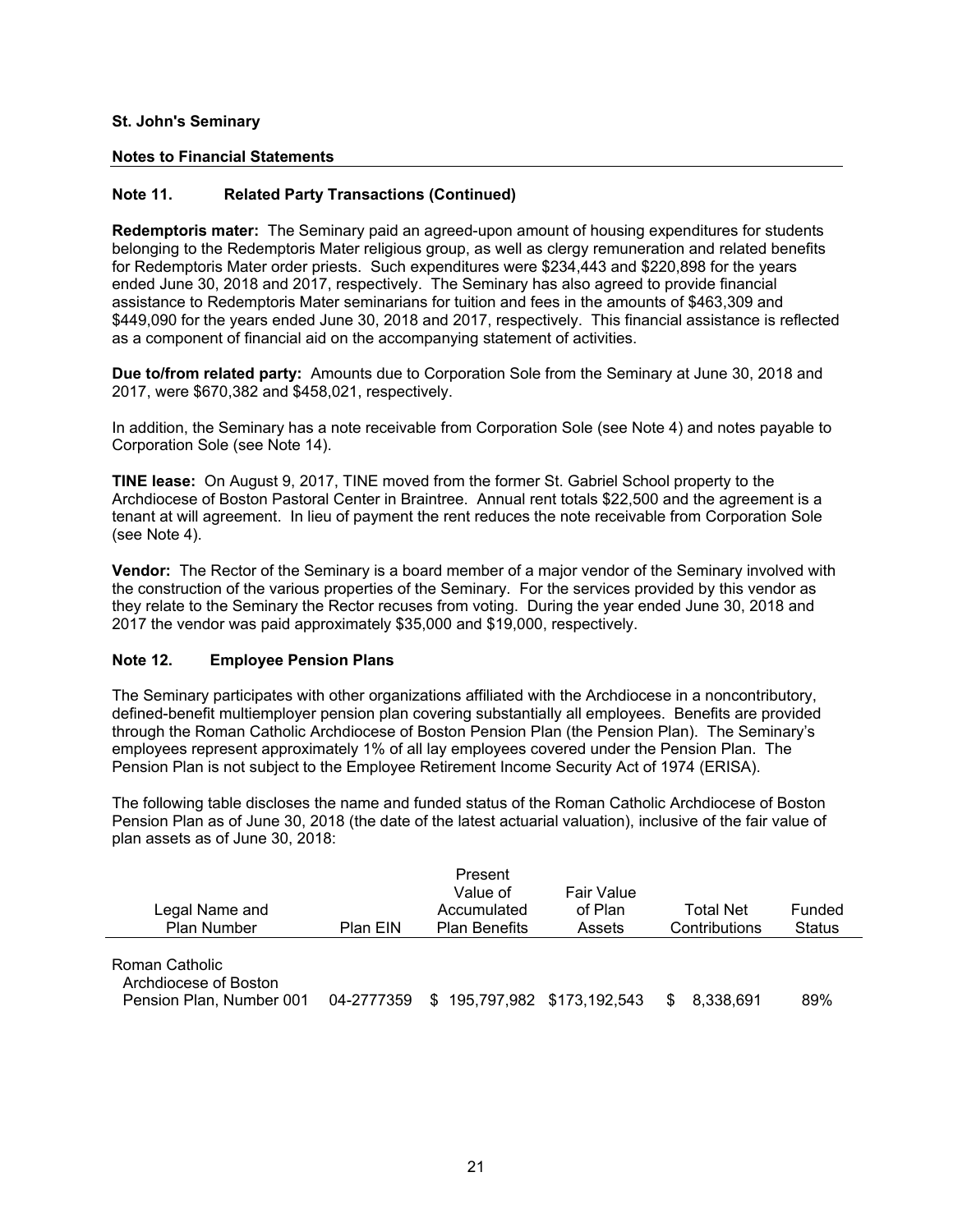#### **Notes to Financial Statements**

#### **Note 12. Employee Pension Plans (Continued)**

The following table discloses the name and funded status of the Roman Catholic Archdiocese of Boston Pension Plan as of June 30, 2017 (the date of the latest actuarial valuation), inclusive of the fair value of plan assets as of June 30, 2017:

|                    |          | Actuarial            |            |               |        |
|--------------------|----------|----------------------|------------|---------------|--------|
|                    |          | Present              |            |               |        |
|                    |          | Value of             | Fair Value |               |        |
| Legal Name and     |          | Accumulated          | of Plan    | Total Net     | Funded |
| <b>Plan Number</b> | Plan EIN | <b>Plan Benefits</b> | Assets     | Contributions | Status |

# Roman Catholic

Archdiocese of Boston Pension Plan, Number 001 04-2777359 \$ 220,640,236 \$192,992,296 \$ 8,005,087 88%

Based on an actuarial valuation of the present value of the accumulated plan benefits at June 30, 2018 and 2017, the Seminary's portion of the Pension Plan's accumulated benefit obligation net of Pension Plan assets was determined to be \$67,000 and \$291,000, respectively, and is not reflected in the accompanying statements of financial position.

The Seminary reserves the right to discontinue contributions at any time and terminate the Pension Plan. In the event of termination and discontinuance, the assets of the Pension Plan remaining after paying all administrative expenses of the Pension Plan will be allocated in accordance with the terms of the Pension Plan for the purpose of paying benefits provided under the Pension Plan. Effective December 31, 2011, the Pension Plan Trustees amended the plan to curtail benefit accruals for plan participants. No additional participants are allowed into the plan. To replace the curtailed defined benefit pension plan, the Archdiocese of Boston established a 401(k) defined contribution plan on January 1, 2012.

Pension expense allocated to the Seminary by the defined benefit Pension Plan is based on payroll cost and amounted to \$69,000 for the years ended June 30, 2018 and 2017. Matching contributions related to the 401(k) defined contribution plan amounted to \$39,063 and \$38,242 for the years ended June 30, 2018 and 2017, respectively.

# **Note 13. Beneficial Interest in Trusts**

Beneficial interest trusts held by third parties consist of the following at June 30:

|                                         | 2018       | 2017    |
|-----------------------------------------|------------|---------|
|                                         |            |         |
| Beneficial interest in perpetual trusts | 557,077 \$ | 532.460 |

The Seminary is one of the beneficiaries named in various trusts managed by third party trustees. Under the terms of the trust agreements, the Seminary is to receive quarterly or annual distribution payments. During the years ended June 30, 2018 and 2017, the Seminary received \$50,255 and \$44,441, in distributions, respectively, which are recorded as unrestricted contributions on the statement of activities.

The net change in the value of the Seminary's beneficial interest in these trusts is recorded as a change in the value of beneficial interests on the statements of activities. This change amounted to gains of \$24,617 and \$38,777 for the years ended June 30, 2018 and 2017, respectively.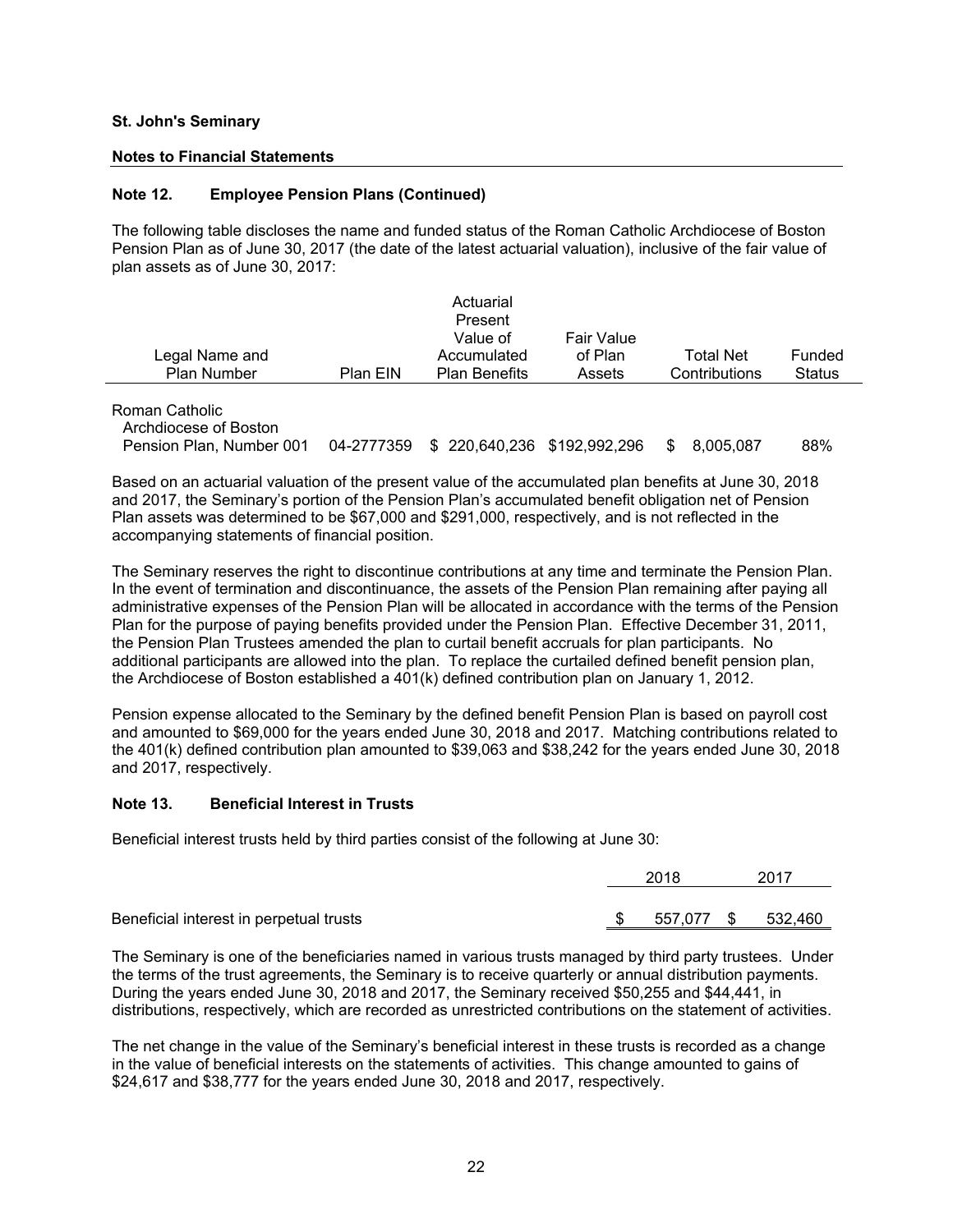#### **Notes to Financial Statements**

#### **Note 14. Notes Payable**

The Seminary entered into a revolving credit agreement with the RLF of Corporation Sole (a related party) on May 22, 2015. The agreement allows borrowings up to a maximum principal amount of \$1,500,000 on a revolving credit basis. The applicable interest rate is the annual rate of interest announced from time to time by the lender as the applicable rate for institutional loans pursuant to the lenders RLF (at June 30, 2018 and 2017, the applicable rate was 4.25% per annum). The agreement matures on May 30, 2020. During the year ended June 30, 2017, Corporation Sole extended the terms of payment and payment is not due until the St. Gabriel's property is sold. The credit agreement is secured by the Seminary's board designated endowment held in the Common Investment Fund. The total amount outstanding under the credit agreement, including accrued interest, is \$1,670,396 and \$1,606,820 at June 30, 2018 and 2017, respectively.

The Seminary entered into a revolving credit agreement with the RLF on May 1, 2016. The agreement allows borrowings up to a maximum amount of \$5,000,000. Borrowing will be used to renovate the OLP property. The applicable interest rate is the annual rate of interest announced from time to time by the lender as the applicable rate for institutional loans pursuant to the lenders RLF (at June 30, 2018 and 2017, the applicable rate was 4.25% per annum). The agreement originally matured on April 30, 2018. Subsequent to June 30, 2018, Corporation Sole extended the terms of payment and no payments of interest or principal are due until the St. Gabriel's property is sold. The revolving credit agreement is secured by the Seminary's share of the sales proceeds of the St. Gabriel's property. The total amount outstanding under the loan agreement, including accrued interest, is \$3,143,216 and \$2,634,401 at June 30, 2018 and 2017, respectively.

The Seminary entered into a mortgage loan agreement with the RLF on October 19, 2016. The agreement allows borrowings in the amount of \$5,000,000 to terminate the 2007 lease of a portion of St. John's Hall to the College (see Note 3). The applicable interest rate is the annual rate of interest announced from time to time by the lender as the applicable rate for institutional loans pursuant to the lenders RLF (at June 30, 2018 and 2017, the applicable rate was 4.25% per annum). The agreement originally matured on April 30, 2018. Subsequent to June 30, 2018, Corporation Sole extended the terms of payment and no payments of interest or principal are due until the St. Gabriel's property is sold. The mortgage loan agreement is secured by the Seminary's share of the sales proceeds of the St. Gabriel's property. The total amount outstanding under the mortgage loan agreement, including accrued interest, is \$5,268,390 and \$5,056,473 at June 30, 2018 and 2017, respectively.

# **Note 15. Summary of Educational Expenses**

The following is a summary of educational expenses (including School of Theology and School of Masters in Ministry) incurred for the year ended June 30:

|                                    |    | 2018      |    | 2017      |
|------------------------------------|----|-----------|----|-----------|
|                                    |    |           |    |           |
| Instruction                        | S. | 4.090.431 | S. | 3.491.864 |
| Library                            |    | 109.435   |    | 95,242    |
| Student services/activities        |    | 43.800    |    | 45.539    |
| Operation and maintenance of plant |    | 1,067,731 |    | 968,119   |
| Depreciation expense               |    | 674.449   |    | 629.143   |
| Household expense                  |    | 1.374.571 |    | 1,349,928 |
|                                    |    | 7,360,417 |    | 6,579,835 |